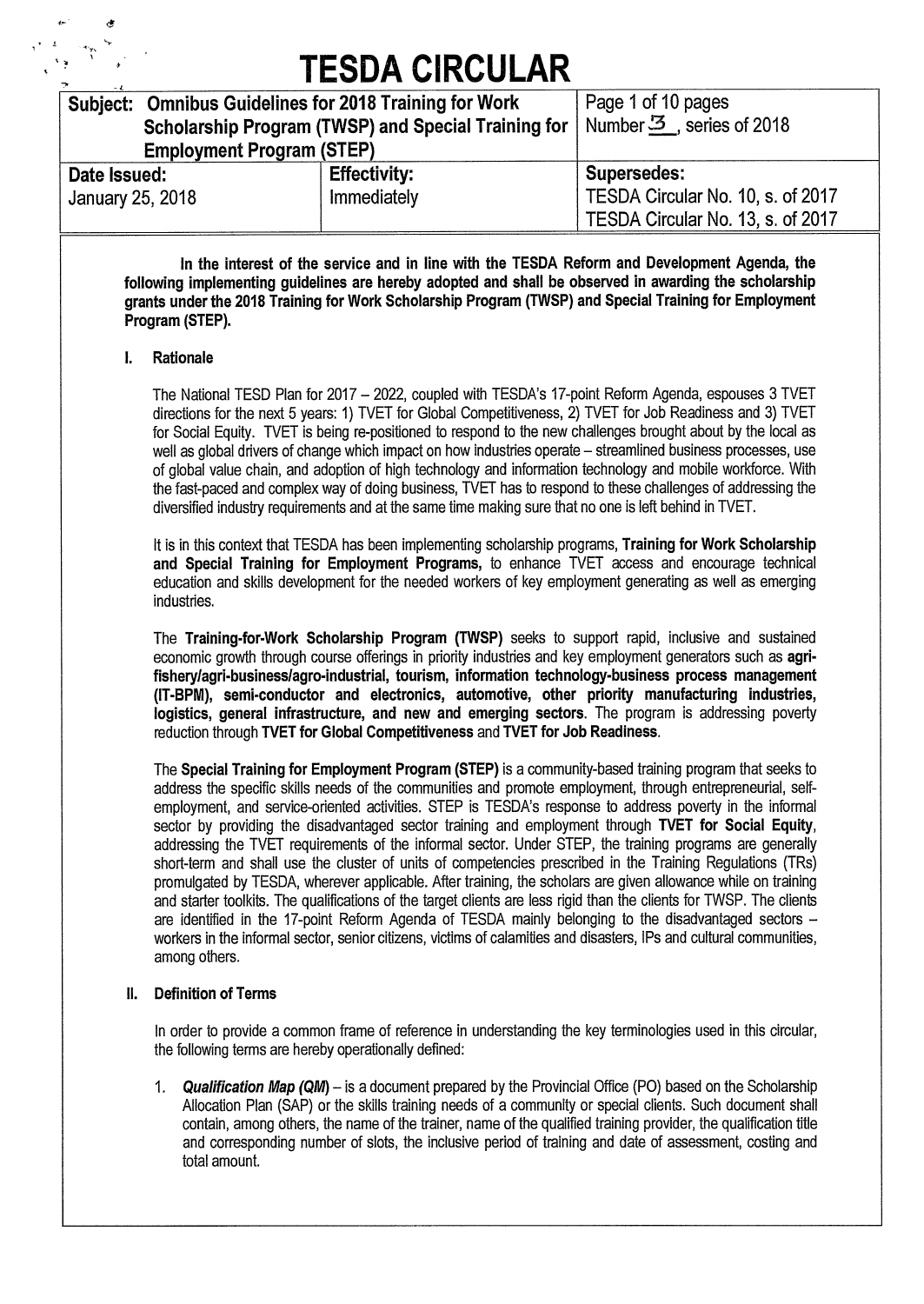| Subject: Omnibus Guidelines for 2018 Training for Work |                                                                                | Page 2 of 10 pages                |
|--------------------------------------------------------|--------------------------------------------------------------------------------|-----------------------------------|
|                                                        | Scholarship Program (TWSP) and Special Training for   Number 3, series of 2018 |                                   |
| <b>Employment Program (STEP)</b>                       |                                                                                |                                   |
| Date Issued:                                           | <b>Effectivity:</b>                                                            | Supersedes:                       |
| January 25, 2018                                       | Immediately                                                                    | TESDA Circular No. 10, s. of 2017 |
|                                                        |                                                                                | TESDA Circular No. 13, s. of 2017 |
|                                                        |                                                                                |                                   |

- *2. New and Emerging Technology* refers to new and emerging trades or crafts in the industry without TESDA-promulgated Training Regulations (TRs) as determined and recommended by local and international industry bodies/associations resulting from local and international researches/studies, authenticated labor market information/publications, among others that have current or forecasted employment opportunities. These include local in-demand trades of crafts in the local industry that are not identified as key employment generators but have existing employment opportunities evidenced by job orders or authenticated job vacancies or assurance of employment from the industries.
- *3. Scholarship Allocation Plan* is the process and/or the document used to determine and match the absorptive capacity of registered TVET providers and the in-demand qualifications/critical skills requirements and key employment generators in order to determine the target number of scholarship training seats per industry/sector needed in an area (Region/Province) and the budgetary requirements to implement the scholarship program in the respective Region/Province.
- *4. Special Clients* refers to special target beneficiaries as identified in the 17-point Agenda and those belonging to the disadvantaged sectors of the society, namely: (1) **farmers and fishermen, (2) workers in the informal sectors, (3) migrant workers, (4) indigenous people and cultural communities, (5) women, (6) differently-abled persons, (7) senior citizens, (8) victims of calamities and disasters, (9) out-of-school youths, (10) urban poor.** These special clients also include solo parents and their children, OFW and their dependents, victims of human trafficking, Wounded-in-action AFP and PNP personnel and their dependents, killed-in-action dependents, rebel returnees/decommissioned combatants, inmates and detainees and their dependents, micro entrepreneurs and their dependents, members of cooperatives, employees with contractual/job order status, displaced Higher Education Institution (HEI) teaching and non-teaching personnel, and **other related or similarly situated clients.**
- *5. TVET for Global Competitiveness* is one of the three-pronged directions under the 17-Point Reform and Development Agenda geared towards upscaling the TVET in accord with the ASEAN Qualification Reference Framework (AQRF) and at par with international standards and upgrading the skills and competencies of TVET graduates and trainees for global competitiveness. The target clients under this strategy are the industry workers obtaining skills upgrading, TVET trainers and currently employed workers, among others.
- *6. TVET for Social Equity* is one of the three-pronged directions under the 17-Point Reform and Development Agenda that resonates the TESDA's commitment in supporting the basic and marginalized sectors and special clients through TVET. This strategy aims to provide free skills training, assessment and starter toolkits to target beneficiaries to increase their productivity, employability and economic status.
- **7. WET for Job Readiness** is one of the three-pronged directions of TVET which addresses the requirements of workers in industries with steady growth rate. The target clients are secondary or high school completers/graduates wanting to take TESD for ready employment in industries which are key employment generators.
- *8. Scholarships Management Office Communities and Local Government Units Services (SMO-CLGUS) -* is the office that takes lead role in the planning, monitoring and evaluation of the various TESDA Scholarship Programs in close collaboration with EOs, ROs and POs, as well as the National Inspectorate for Scholarship Program (NISP).
- *9. National Inspectorate* **for Scholarship Program** (NISP)-group of TESDA employees who are tasked to ensure that the implementation of various scholarship programs is in accordance with the guidelines set forth by TESDA.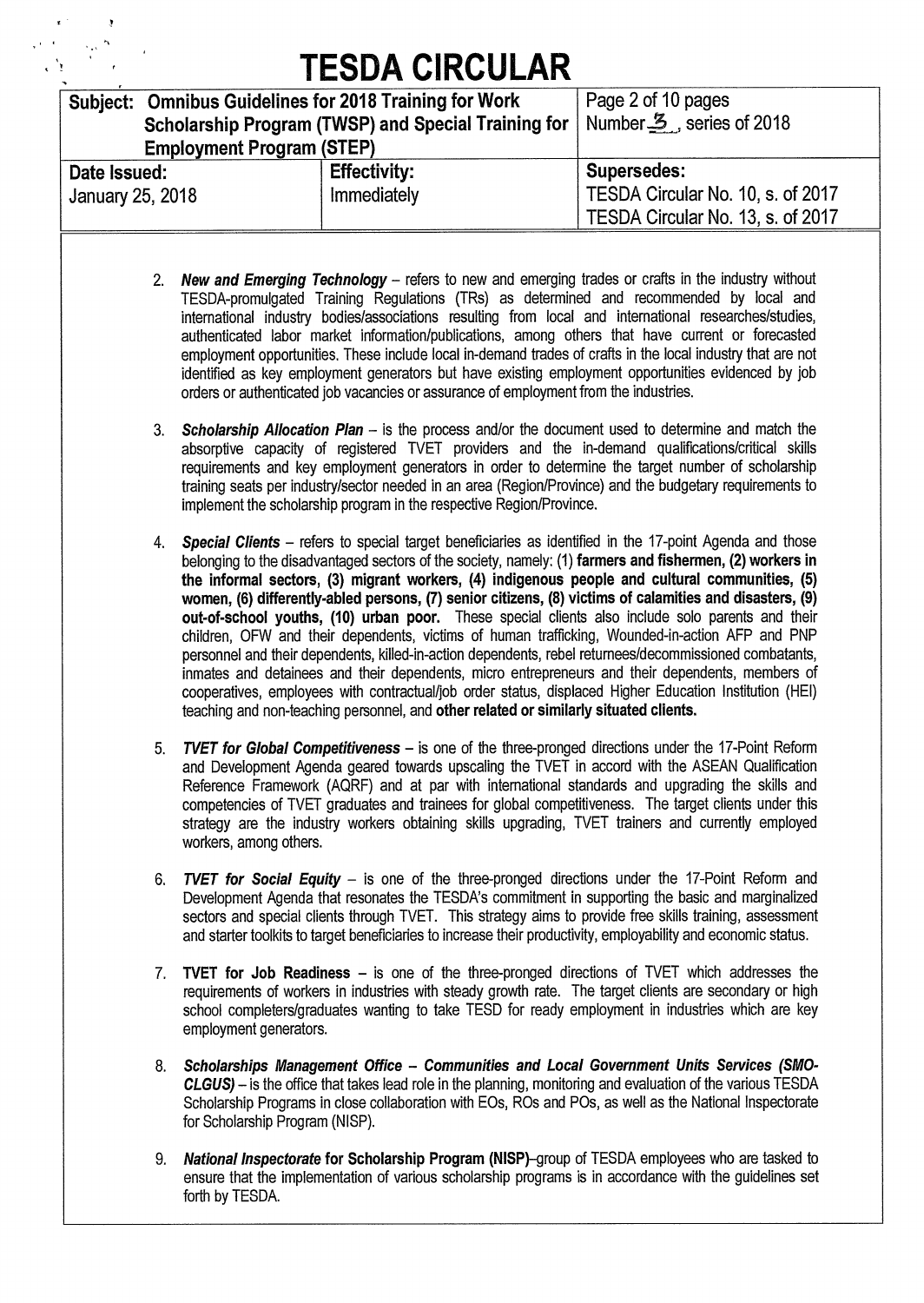|                                       |  |    | <b>Employment Program (STEP)</b>       | Subject: Omnibus Guidelines for 2018 Training for Work<br>Scholarship Program (TWSP) and Special Training for | Page 3 of 10 pages<br>Number 3 series of 2018                                                                                                                                                                                                                                                                                                                                                                                                                                                                                                                                                                                         |
|---------------------------------------|--|----|----------------------------------------|---------------------------------------------------------------------------------------------------------------|---------------------------------------------------------------------------------------------------------------------------------------------------------------------------------------------------------------------------------------------------------------------------------------------------------------------------------------------------------------------------------------------------------------------------------------------------------------------------------------------------------------------------------------------------------------------------------------------------------------------------------------|
| Date Issued:                          |  |    |                                        | <b>Effectivity:</b>                                                                                           | <b>Supersedes:</b>                                                                                                                                                                                                                                                                                                                                                                                                                                                                                                                                                                                                                    |
| January 25, 2018                      |  |    |                                        | Immediately                                                                                                   | TESDA Circular No. 10, s. of 2017<br>TESDA Circular No. 13, s. of 2017                                                                                                                                                                                                                                                                                                                                                                                                                                                                                                                                                                |
|                                       |  |    | quality assurance.                     |                                                                                                               | 10. APACC or ISO 9001:2000 Certified TVIs - are institutions with an internationally recognized seal of                                                                                                                                                                                                                                                                                                                                                                                                                                                                                                                               |
|                                       |  |    |                                        | TVIs have instituted beyond the minimum requirements set in the UTPRAS.                                       | 11. STAR-rated Programs- programs with recognized accomplishments, innovations and improvements that                                                                                                                                                                                                                                                                                                                                                                                                                                                                                                                                  |
|                                       |  |    |                                        | as renewable energy and energy efficiency.                                                                    | 12. Green Skills/Jobs - Green jobs are decent jobs that contribute to preserve or restore the environment, be<br>they in traditional sectors such as manufacturing and construction, or in new, emerging green sectors such                                                                                                                                                                                                                                                                                                                                                                                                           |
| Ш.                                    |  |    | <b>Qualifications/Programs Covered</b> |                                                                                                               |                                                                                                                                                                                                                                                                                                                                                                                                                                                                                                                                                                                                                                       |
| A. Qualifications/Programs under TWSP |  |    |                                        |                                                                                                               |                                                                                                                                                                                                                                                                                                                                                                                                                                                                                                                                                                                                                                       |
|                                       |  | 1. |                                        | approved 2018 TWSP TVET Programs Coverage and Schedule of Costs;                                              | The TWSP shall cover only the TVET programs registered with TESDA in accordance with the                                                                                                                                                                                                                                                                                                                                                                                                                                                                                                                                              |
|                                       |  | 2. |                                        | infrastructure, and new and emerging sectors;                                                                 | To meet the objectives of the program, the amount appropriated for the TWSP shall be utilized to<br>support rapid, inclusive and sustained economic growth through course offerings in priority industries<br>and key employment generators such as agri-fishery/agri-business/agro-industrial, tourism,<br>information technology-business process management (IT-BPM), semi-conductor and<br>electronics, automotive, other priority manufacturing industries, logistics, general                                                                                                                                                   |
|                                       |  | 3. | (R/PTESDP);                            |                                                                                                               | New and Emerging Industries shall be identified by the industry bodies/associations from the results of<br>international and local researches, studies/labor market information/publications, among others and<br>recommended by the Regional Offices concerned. This may include skills development for Green<br>Jobs. Likewise, local in-demand qualifications including the regional and provincial priorities that are<br>not identified as key employment generators may be covered provided there are existing employment<br>opportunities as evidenced by job orders or authenticated job vacancies or assurance of employment |
|                                       |  |    |                                        |                                                                                                               | 4. For new and emerging qualifications with existing employment opportunities but no promulgated<br>Training Regulations (TRs), the program shall be registered under No Training Regulation (NTR) in<br>accordance with the omnibus guidelines on UTPRAS as per TESDA Circular 07 Series of 2016;                                                                                                                                                                                                                                                                                                                                    |
|                                       |  | 5. | shall be given priority;               |                                                                                                               | Higher level qualifications, NC III/IV, especially programs from TESDA's Specialized Training Centers                                                                                                                                                                                                                                                                                                                                                                                                                                                                                                                                 |
|                                       |  | 6. | under the TWSP for trainers:           |                                                                                                               | Trainers Methodology (TM) Level I and TM Level II and skills upgrading program shall be covered                                                                                                                                                                                                                                                                                                                                                                                                                                                                                                                                       |
|                                       |  | 7. |                                        | Language Programs offered by TESDA Language Skills Institutes (LSIs);                                         |                                                                                                                                                                                                                                                                                                                                                                                                                                                                                                                                                                                                                                       |

**8. Competency Assessment** and **Certification** for **Workers** (CACW) shall be covered under the Program. There will be separate guidelines to be issued for the implementation of CACW;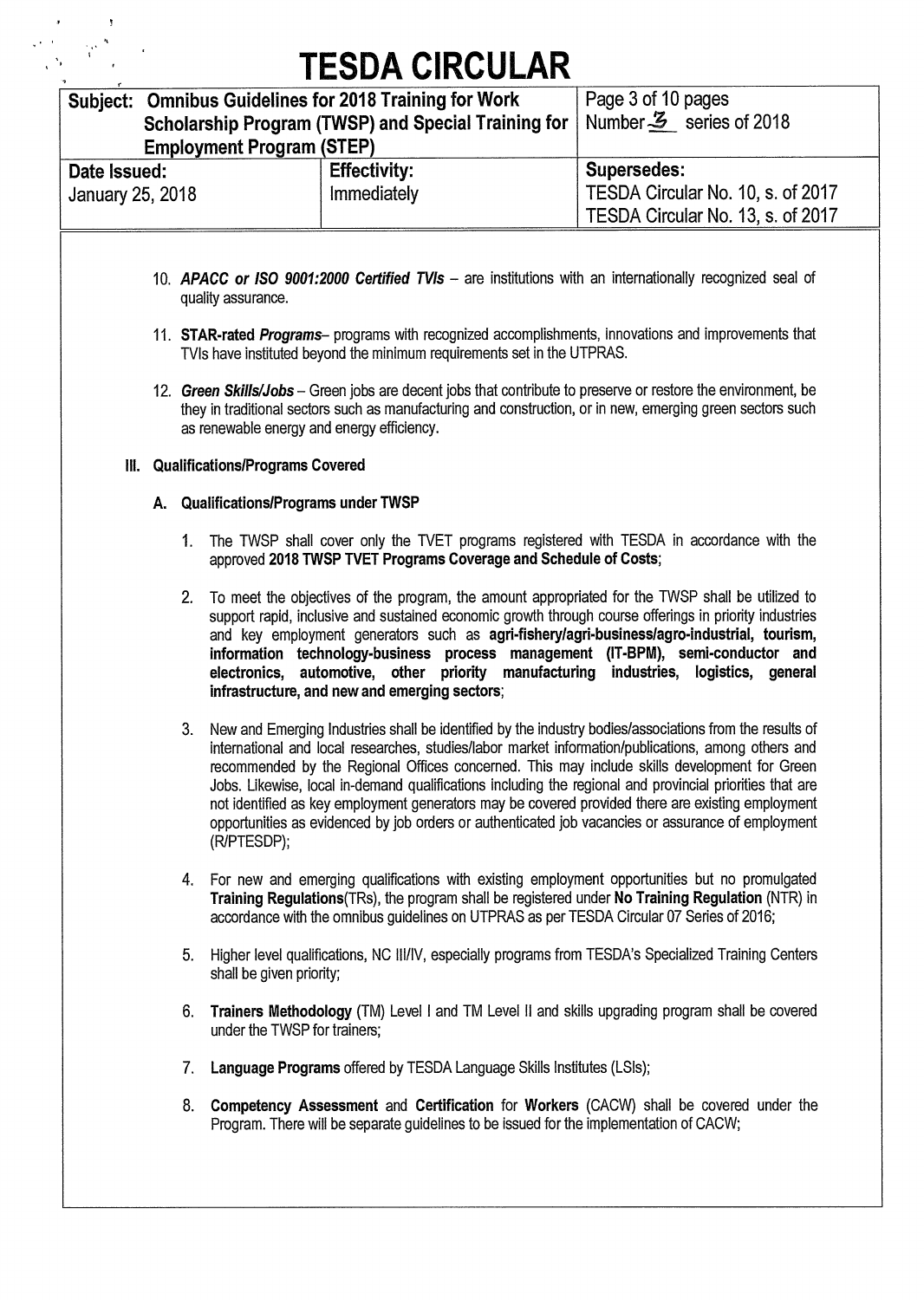| Subject: Omnibus Guidelines for 2018 Training for Work |                                                                                             | Page 4 of 10 pages                     |
|--------------------------------------------------------|---------------------------------------------------------------------------------------------|----------------------------------------|
|                                                        | Scholarship Program (TWSP) and Special Training for                                         | Number $\mathfrak{S}$ , series of 2018 |
| <b>Employment Program (STEP)</b>                       |                                                                                             |                                        |
| Date Issued:                                           | <b>Effectivity:</b>                                                                         | <b>Supersedes:</b>                     |
| January 25, 2018                                       | Immediately                                                                                 | TESDA Circular No. 10, s. of 2017      |
|                                                        |                                                                                             | TESDA Circular No. 13, s. of 2017      |
|                                                        | 9. TVIs with STAR-rated programs and/or accredited under the Asia Pacific Accreditation and |                                        |

- **Certification Commission (APACC) or ISO 9001:2000 Certified** shall be given preference in the allocation of scholarship grants; and
- 10. The TWSP Allocation may include, among others, special programs for Indigenous People (IP) and Cultural Communities beneficiaries and Widows/Widowers of Killed-in-Action (KIA) Battle Casualties.

#### **B. Qualifications/Programs under STEP**

- 1. The STEP shall cover only the TVET programs registered with TESDA in accordance with the approved **2018 STEP TVET Programs Coverage and Schedule of Costs;** and
- 2. The ROs/POs shall ensure that Entrepreneurship Training is integrated in the programs being offered by TVIs.

#### **IV. Scholarship Allocation Plan (SAP) Framework**

To rationalize the allocation of the scholarship slots for TWSP and STEP, the SAP shall be prepared and used by the Regions/Provinces to distribute the training seats for scholarship among the TVET providers based on their absorptive capacity. Likewise, the SAP shall consolidate efforts to address priority skills covered in the Regional/Provincial TESD Plans and the Barangay Skills Need Survey (BSNS).

In view of the foregoing, the TWSP/STEP allocation under this Circular shall follow a three-stage process, namely: the approval of the ROs' scholarship budget allocation by the Central Office (CO), the distribution of scholarship budget to POs by the ROs, and the implementation of the skills training programs by the qualified TVIs.

In allocating the funds to ROs, the bases for fund allocation shall be the absorptive capacity, the KEGs and the Labor Force Participation Data (2015-2017) for each region/province. Applying the Principle of Area Management, the RDs and PDs shall determine and decide on the appropriate allocation for each province based on their absorptive capacity, in-demand skills/qualifications/critical skills requirements/KEGs identified in the Regional/Provincial Skills Priorities. In addition, the sectoral allocation as identified in the National Sectoral Allocation shall be adopted by each RO in deciding the distribution of allocation as well as the Three-Focus Points for Philippine TVET and Available Training Delivery Mix.

Finally, the POs shall allocate the scholarship slots to the qualified TVIs upon submission of their Qualification Maps (QMs) containing, among others, the name of trainers, the qualification title/s and corresponding number of slots, the inclusive period of training and date of assessment, costing and total amount, and submit the same to ROs. The RDs after thorough review of the Eligibility Requirements and Criteria for Selection of TVIs shall approve the submitted QMs and the TVIs to start the implementation of the skills training programs upon notice.

#### **V. Procedures and Parameters in Preparing the SAP**

#### **A. Stage 1: Preparation and Approval**

- 1. The TVI shall accomplish and submit the TVI's Absorptive Capacity Inventory **(SAP** *Form 1)* to Provincial Offices (POs);
- 2. The POs shall review the submitted SAP Forms 1 of TVIs and match it with the compendium of registered programs in the province. As such, only validated SAP Forms 1 shall be forwarded to ROs;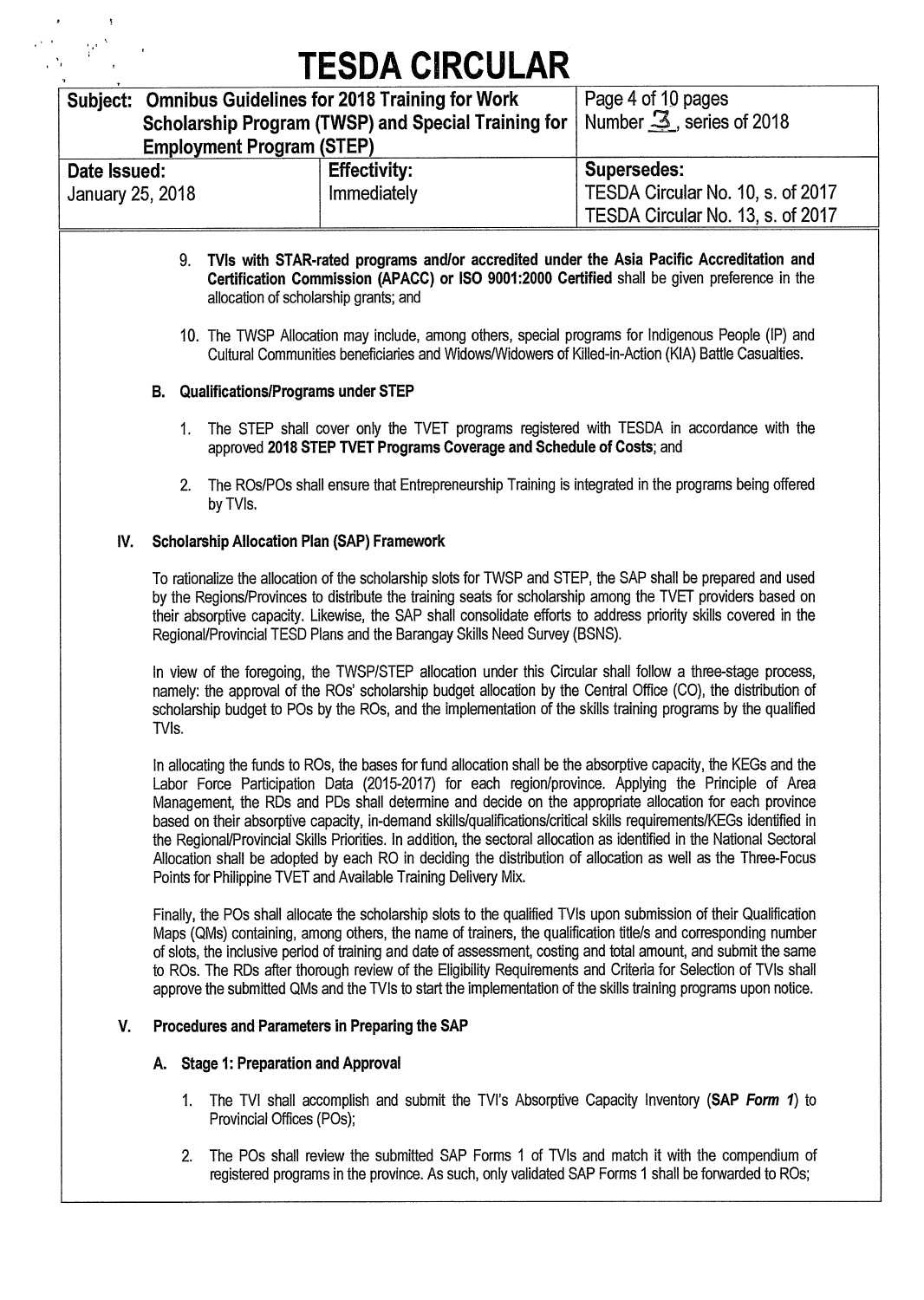$\label{eq:2} \begin{array}{l} \left(\begin{array}{cc} \mathbf{e} & \mathbf{e} & \mathbf{e} \\ \mathbf{e}^{i\alpha} & \mathbf{e}^{i\alpha} & \mathbf{e} \\ \mathbf{e}^{i\alpha} & \mathbf{e}^{i\alpha} & \mathbf{e} \\ \mathbf{e}^{i\alpha} & \mathbf{e}^{i\alpha} & \mathbf{e} \end{array}\right) \end{array}$ 

|                  |    |                                                                                                               | _______________                                                                                                                                                                                                                                                                                                          |                                        |
|------------------|----|---------------------------------------------------------------------------------------------------------------|--------------------------------------------------------------------------------------------------------------------------------------------------------------------------------------------------------------------------------------------------------------------------------------------------------------------------|----------------------------------------|
|                  |    |                                                                                                               | Subject: Omnibus Guidelines for 2018 Training for Work                                                                                                                                                                                                                                                                   | Page 5 of 10 pages                     |
|                  |    |                                                                                                               | <b>Scholarship Program (TWSP) and Special Training for</b>                                                                                                                                                                                                                                                               | Number $\mathfrak{S}$ , series of 2018 |
|                  |    | <b>Employment Program (STEP)</b>                                                                              |                                                                                                                                                                                                                                                                                                                          |                                        |
| Date Issued:     |    |                                                                                                               | <b>Effectivity:</b>                                                                                                                                                                                                                                                                                                      | <b>Supersedes:</b>                     |
| January 25, 2018 |    |                                                                                                               | Immediately                                                                                                                                                                                                                                                                                                              | TESDA Circular No. 10, s. of 2017      |
|                  |    |                                                                                                               |                                                                                                                                                                                                                                                                                                                          | TESDA Circular No. 13, s. of 2017      |
|                  |    |                                                                                                               |                                                                                                                                                                                                                                                                                                                          |                                        |
|                  | 3. |                                                                                                               | The Regional Offices (ROs) through the POs shall match the absorptive capacity of TVIs with the in-<br>Demand Qualifications/Critical Skills Requirements and Key Employment Generators (KEGs);                                                                                                                          |                                        |
|                  | 4. |                                                                                                               | After matching the absorptive capacity and in-demand qualifications/critical skills requirements and<br>KEGs, the POs shall prepare and submit the Scholarship Allocation Plan (SAP Form 2) to ROs;                                                                                                                      |                                        |
|                  | 5. | and                                                                                                           | The ROs shall consolidate and validate the SAPs of POs and submit SAP Form 3 to SMO-CLGUS;                                                                                                                                                                                                                               |                                        |
|                  | 6. | <b>Scholarship Budget Allocation.</b>                                                                         | The SMO-CLGUS shall consolidate and review the submitted SAP Forms 3 of all ROs. On the basis of<br>the consolidated/reviewed SAP Forms 3 and the targets set forth in 2018 GAA, the Director<br>General/Secretary shall determine and approve the Regional Targets and Distribution of                                  |                                        |
| В.               |    |                                                                                                               | Stage 2: Distribution of the Regional Scholarship Budget Allocation                                                                                                                                                                                                                                                      |                                        |
|                  | 1. |                                                                                                               | The approved Regional Targets and Distribution of Scholarship Budget Allocation shall be the basis of<br>the PO concerned in preparing the Qualification Maps of respective eligible TVET providers.                                                                                                                     |                                        |
|                  | 2. | regional scholarship budget to POs:<br>2.3. Absorptive Capacity; and<br>2.4. Available Training Delivery Mix. | Applying the Principle of Area-Management, the RDs shall consider the following in allocating the<br>2.1. Three-Focus Points for Philippine TVET;<br>2.2. Appropriate Sectoral Allocation Mix using the National Sectoral Allocation including New and<br>Emerging Skills or Regional/Provincial Skills Priorities Plan; |                                        |
|                  |    |                                                                                                               | C. Stage 3: Awarding of Scholarship Grant Certificates (SGCs)                                                                                                                                                                                                                                                            |                                        |
|                  | 1. |                                                                                                               | <b>Preparation of Qualification Map (QM)</b>                                                                                                                                                                                                                                                                             |                                        |
|                  |    |                                                                                                               | 1.1. The POs shall notify the TVIs concerned on the proposed allocation;                                                                                                                                                                                                                                                 |                                        |
|                  |    | the RD as Area Manager;                                                                                       | 1.2. The notified TVIs shall prepare the QM (Annex A), to be recommended by the PD for approval by                                                                                                                                                                                                                       |                                        |
|                  |    |                                                                                                               | 1.3. The POs shall evaluate the submitted QMs of TVIs using the Eligibility Requirements and<br>Criteria for Selection of TVIs set forth in this Circular;                                                                                                                                                               |                                        |
|                  |    |                                                                                                               | 1.4. Upon approval of the QM and the submission of the Notarized Affidavit of Undertaking (Annex<br><b>B)</b> , the TVI concerned shall implement the program while waiting for the SGCs;                                                                                                                                |                                        |
|                  |    |                                                                                                               | 1.5. All approved QMs shall be numbered by the RO using the prescribed Coding System for<br>Approved TWSP/STEP QM (Annex C);                                                                                                                                                                                             |                                        |
|                  |    | Program (TIP);                                                                                                | 1.6. Immediately thereafter, the PO and the TVI shall schedule the conduct of the Training Induction                                                                                                                                                                                                                     |                                        |
|                  |    |                                                                                                               | 1.7. The ROs shall provide the SMO-CLGUS, copies of the approved QMs a day after its approval.<br>The Notarized Affidavit of Undertaking shall also be submitted within five (5) days upon signing;                                                                                                                      |                                        |
|                  |    |                                                                                                               |                                                                                                                                                                                                                                                                                                                          |                                        |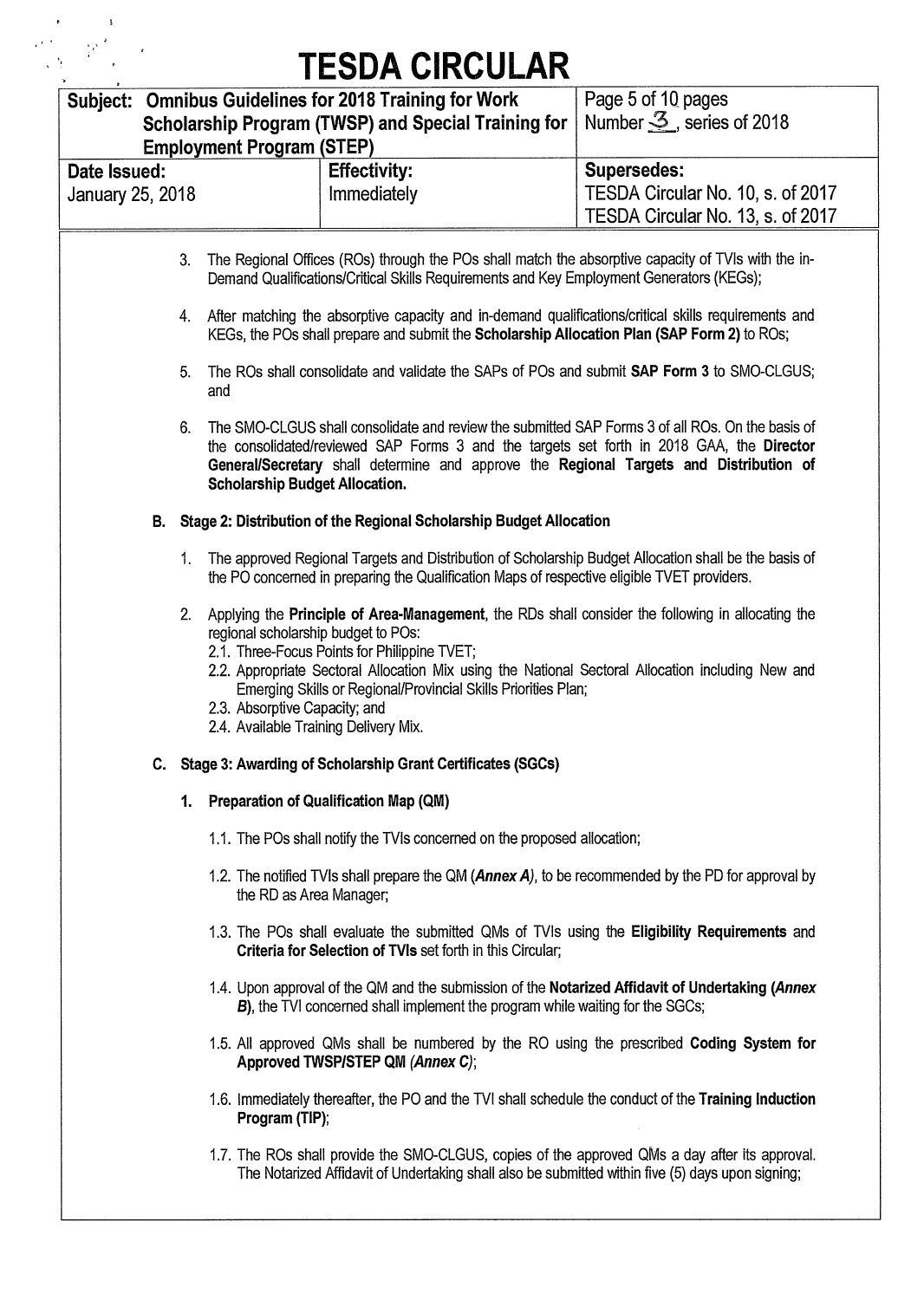$\begin{array}{l} \left(\frac{1}{2}\right)^2 \left(\frac{1}{2}\right)^2 \left(\frac{1}{2}\right)^2 \\ \left(\frac{1}{2}\right)^2 \left(\frac{1}{2}\right)^2 \left(\frac{1}{2}\right)^2 \left(\frac{1}{2}\right)^2 \left(\frac{1}{2}\right)^2 \end{array}$ 

|                         | Subject: Omnibus Guidelines for 2018 Training for Work                                                                                                                                                                                                                                                                                                                                                                                                                                                                                                                                                                   | Page 6 of 10 pages                    |
|-------------------------|--------------------------------------------------------------------------------------------------------------------------------------------------------------------------------------------------------------------------------------------------------------------------------------------------------------------------------------------------------------------------------------------------------------------------------------------------------------------------------------------------------------------------------------------------------------------------------------------------------------------------|---------------------------------------|
|                         | Scholarship Program (TWSP) and Special Training for                                                                                                                                                                                                                                                                                                                                                                                                                                                                                                                                                                      | Number $\mathcal{Z}$ , series of 2018 |
|                         | <b>Employment Program (STEP)</b>                                                                                                                                                                                                                                                                                                                                                                                                                                                                                                                                                                                         |                                       |
| Date Issued:            | <b>Effectivity:</b>                                                                                                                                                                                                                                                                                                                                                                                                                                                                                                                                                                                                      | <b>Supersedes:</b>                    |
| <b>January 25, 2018</b> | Immediately                                                                                                                                                                                                                                                                                                                                                                                                                                                                                                                                                                                                              | TESDA Circular No. 10, s. of 2017     |
|                         |                                                                                                                                                                                                                                                                                                                                                                                                                                                                                                                                                                                                                          | TESDA Circular No. 13, s. of 2017     |
|                         | 1.8. The SMO-CLGUS shall issue the corresponding SGCs to the ROs based on the approved<br>regional targets; and<br>1.9. For TVI/s that fail to start the training within fifteen (15) calendar days upon notice, except for<br>force majeure or for reasons beyond the control of the TVI, their corresponding scholarship                                                                                                                                                                                                                                                                                               |                                       |
|                         | allocation/s shall be subject for reallocation.                                                                                                                                                                                                                                                                                                                                                                                                                                                                                                                                                                          |                                       |
| 2.                      | <b>Eligibility Requirements</b>                                                                                                                                                                                                                                                                                                                                                                                                                                                                                                                                                                                          |                                       |
|                         | 2.1. Program is compliant based on the latest Compliance Audit;<br>2.2. The TVI must not be a subject of any unsettled Notice of Disallowance (ND) that has become<br>final and executory involving any scholarship program of TESDA; and<br>2.3. The TVI must not be involved in an unlawful exaction of fees and/or unlawful offering of any<br>program within the jurisdiction of TESDA; and<br>2.4. The TVI shall have complied with the mandatory assessment for the qualification/program in the<br>immediately preceding year, in cases where such program has promulgated Competency<br>Assessment Tools (CATs). |                                       |
| 3.                      | <b>Criteria for Selection of TVIs</b>                                                                                                                                                                                                                                                                                                                                                                                                                                                                                                                                                                                    |                                       |
|                         | The RO/PO shall evaluate the participating TVIs based on their absorptive capacity, utilization and<br>employment rates.                                                                                                                                                                                                                                                                                                                                                                                                                                                                                                 |                                       |
|                         | 3.1. Absorptive Capacity refers to the number of trainees that a TVI can accommodate at one time<br>per batch based on Training Regulation requirements on physical facilities, tools and equipment<br>and number of trainers. This includes existing/ongoing scholarship programs with other<br>government agencies and other funding organization;                                                                                                                                                                                                                                                                     |                                       |
|                         | 3.2. Utilization Rate—at least eighty percent (80%) utilization rate in a particular qualification<br>previously granted in the immediately preceding year and being applied for; and                                                                                                                                                                                                                                                                                                                                                                                                                                    |                                       |
|                         | 3.3. Employment Rate—at least fifty percent (50%) employment of graduates in a particular<br>qualification previously granted and being applied for. The report on employment rate shall be<br>applicable only for programs that have been completed at least for one (1) year prior to the new<br>application in the same qualification; and                                                                                                                                                                                                                                                                            |                                       |
|                         | 3.4. In case of new and existing TVIs which were not given any scholarship allocation prior to the<br>issuance of this Circular, the RO, after looking into the Eligibility Requirements and Absorptive<br>Capacity of said TVIs, shall consider allotment of scholarship slots for the qualification being<br>applied for. The RD shall determine as area manager the appropriate distribution scheme.                                                                                                                                                                                                                  |                                       |
|                         | The RDs and PDs shall be accountable on the appropriate distribution scheme of scholarship slots for eligible<br>TVIs and shall also be accountable for the safekeeping and distribution of SGCs which are accountable forms.                                                                                                                                                                                                                                                                                                                                                                                            |                                       |
|                         | The Deputy Directors General (DDGs) shall ensure that the ROs under their clusters shall be able to submit                                                                                                                                                                                                                                                                                                                                                                                                                                                                                                               |                                       |

timely, accurate and consistent reports and make the necessary interventions to ensure the maximum utilization of scholarship funds.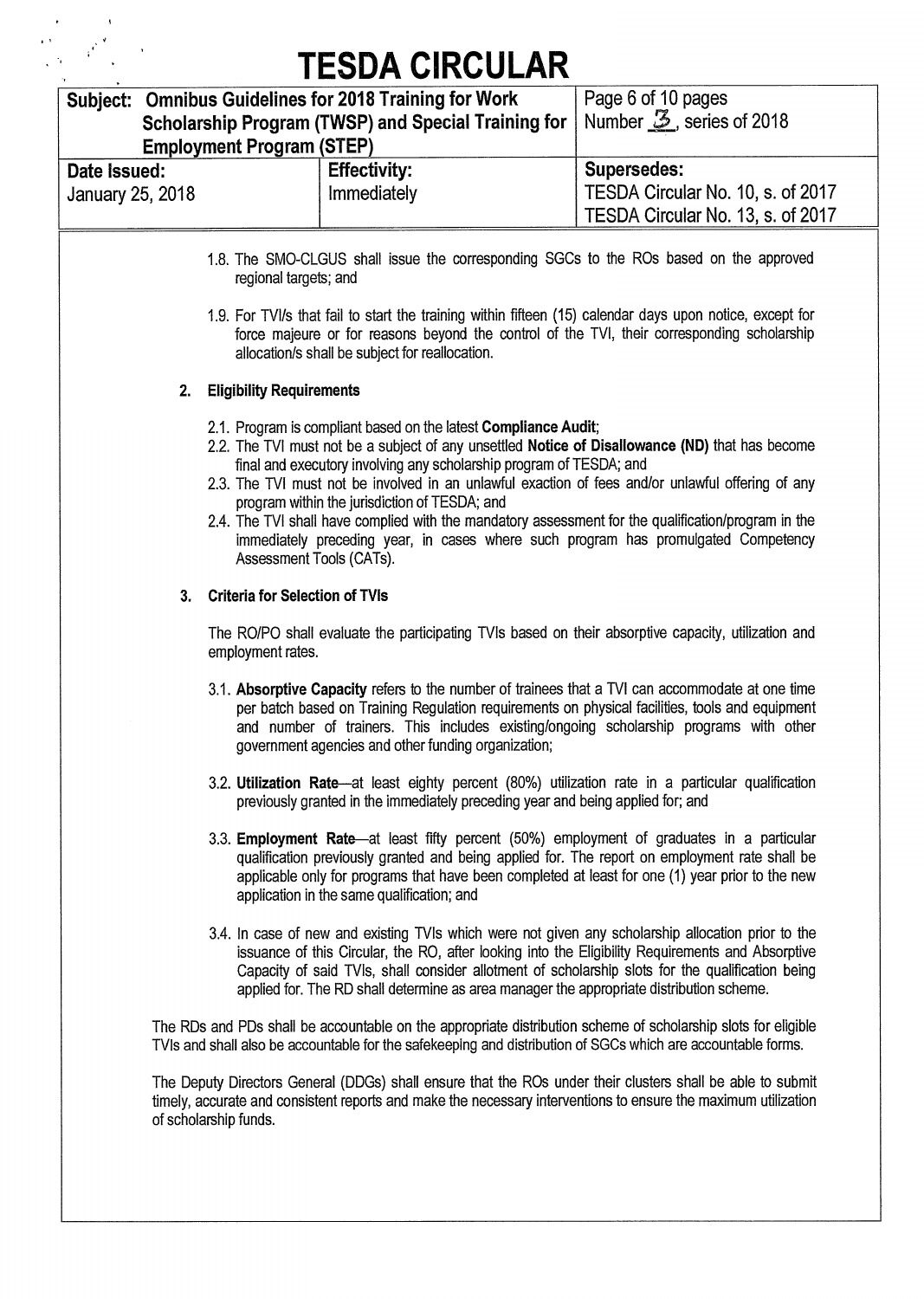| Subject: Omnibus Guidelines for 2018 Training for Work |                                                                                | Page 7 of 10 pages                |
|--------------------------------------------------------|--------------------------------------------------------------------------------|-----------------------------------|
|                                                        | Scholarship Program (TWSP) and Special Training for   Number 3, series of 2018 |                                   |
| <b>Employment Program (STEP)</b>                       |                                                                                |                                   |
| Date Issued:                                           | <b>Effectivity:</b>                                                            | <b>Supersedes:</b>                |
| January 25, 2018                                       | Immediately                                                                    | TESDA Circular No. 10, s. of 2017 |
|                                                        |                                                                                | TESDA Circular No. 13, s. of 2017 |

#### **VI. Modes of Availing TWSP Scholarship**

The Procedural Guidelines on the Availment of Skills Training Programs under various TESDA Scholarship Programs (TESDA Circular No. 34, series of 2017) shall be observed. The POs shall submit the list of potential scholarship beneficiaries to the TVIs and ensure that this is equitably sourced from the three (3) modes of scholarship availment. **The PO shall exercise diligent efforts to update the T2MIS database which includes BSNS, online and walk-in applications.** 

#### **VII. Beneficiaries**

#### **1. Target Beneficiaries**

The TWSP/STEP seeks to address the needs of prospective beneficiaries from industries, communities and the special clients.

| Industries                    | <b>Communities/Special Clients</b>                                                           |  |
|-------------------------------|----------------------------------------------------------------------------------------------|--|
| <b>OFWs</b><br>$\blacksquare$ | <b>Family Enterprises</b><br>п                                                               |  |
| Industry<br>ш.                | Indigenous People(IP) and Cultural Communities<br>$\blacksquare$                             |  |
| Workers/Wage                  | <b>Rebel Returnees and Combatants</b><br>۰                                                   |  |
| Earners                       | Out-of-School Youth (OSYs)                                                                   |  |
| DTS-DTP<br>$\blacksquare$     | Persons with Disabilities (PWDs)                                                             |  |
| Unemployed/Und<br>п           | Self-employed Workers<br>п                                                                   |  |
| eremployed                    | Informal Workers<br>$\blacksquare$                                                           |  |
| Displaced<br>$\blacksquare$   | Women<br>$\blacksquare$                                                                      |  |
| Workers                       | <b>Senior Citizens</b><br>■                                                                  |  |
| Currently<br>ш                | <b>Internally Displaced Persons</b><br>$\blacksquare$                                        |  |
| Employed                      | Illegal Drug Dependents and Surrenderers<br>$\blacksquare$                                   |  |
| Workers (CACW)                | Inmates and their Families<br>ш                                                              |  |
| Repatriated<br>層              | Solo Parents and their children<br>層                                                         |  |
| <b>OFWs</b>                   | Displaced HEI teaching and non-teaching personnel<br>$\blacksquare$                          |  |
| <b>TVET Trainers</b>          | Employees with Contractual/Job-Order Status<br>п                                             |  |
| and Assessors                 | Cooperative Members<br>$\blacksquare$                                                        |  |
|                               | Microentrepeneurs and their family members                                                   |  |
|                               | Farmers and Fishermen and their families                                                     |  |
|                               | OFWs dependents                                                                              |  |
|                               | Victims of Natural Disasters and Calamities                                                  |  |
|                               | Victim or Survivor of Human Trafficking<br>$\blacksquare$                                    |  |
|                               | Rebel Returnees/Decommissioned Combatants<br>$\blacksquare$<br>$\blacksquare$                |  |
|                               | Wounded-in-Action (WIA) and AFP & PNP Personnel                                              |  |
|                               | and their family members<br>Dependents of Killed-in-Action (KIA) AFP & PNP<br>$\blacksquare$ |  |
|                               | Personnel                                                                                    |  |
|                               | Victims of Human Rights or their Authorized<br>$\blacksquare$                                |  |
|                               | Beneficiaries                                                                                |  |
|                               | Beneficiaries of DepEd - Alternative Learning<br>$\blacksquare$                              |  |
|                               | System (DepEd-ALS)                                                                           |  |
|                               | Other beneficiaries that may be identified by the<br>$\blacksquare$                          |  |
|                               | EOs/ROs/POs in close coordination with partners.                                             |  |
|                               |                                                                                              |  |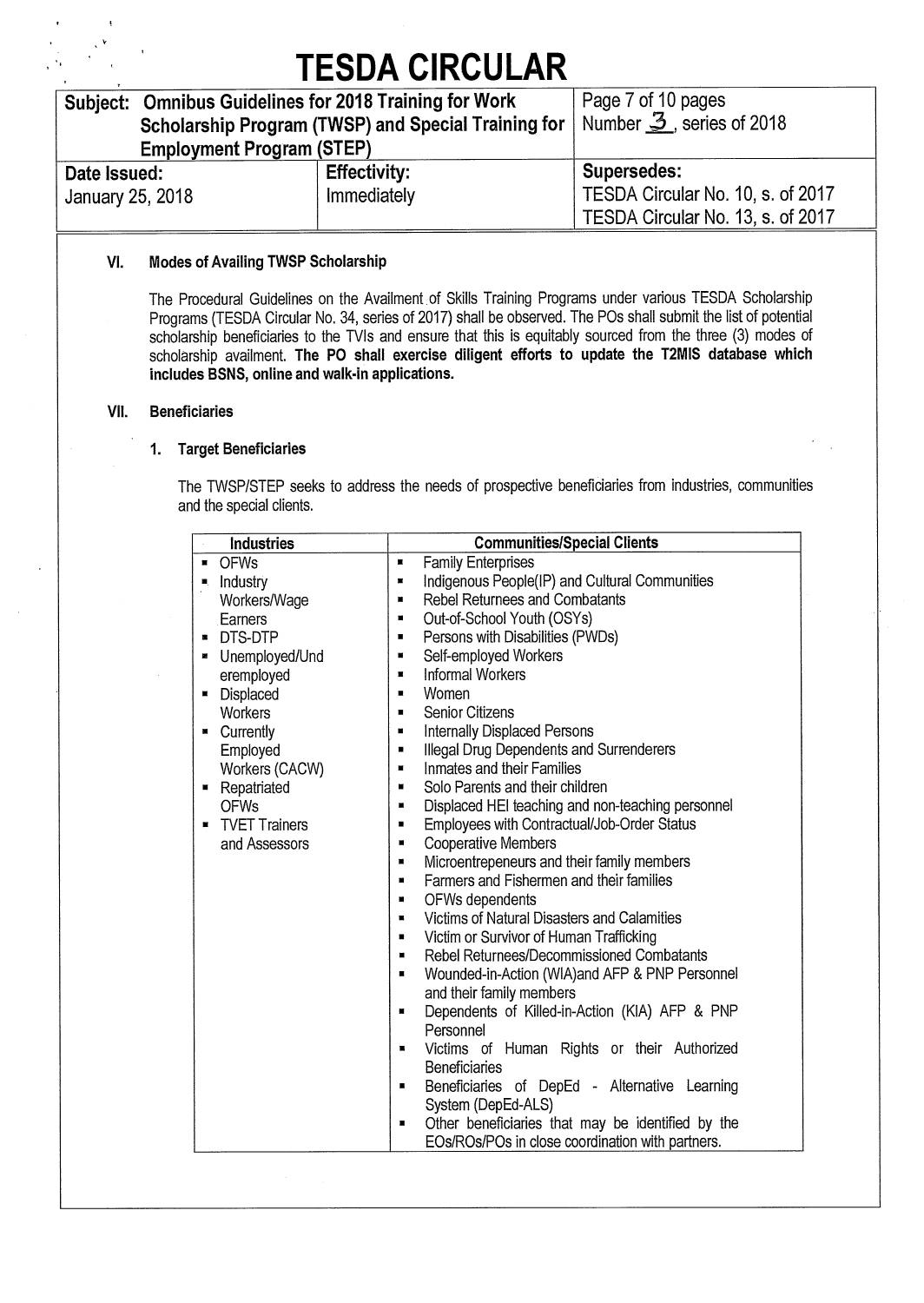| Subject: Omnibus Guidelines for 2018 Training for Work |                                                     | Page 8 of 10 pages                |
|--------------------------------------------------------|-----------------------------------------------------|-----------------------------------|
|                                                        | Scholarship Program (TWSP) and Special Training for | Number $3$ , series of 2018       |
| <b>Employment Program (STEP)</b>                       |                                                     |                                   |
| Date Issued:                                           | <b>Effectivity:</b>                                 | Supersedes:                       |
| January 25, 2018                                       | Immediately                                         | TESDA Circular No. 10, s. of 2017 |
|                                                        |                                                     | TESDA Circular No. 13, s. of 2017 |

#### **1. Qualifications of Beneficiaries**

- a. Filipino Citizen;
- b. Age Requirements:
	- i. For TWSP, at least 18 years of age at the time he/she finishes the training program;
	- ii. For STEP, at least fifteen (15) years old at the start of the training program; and
- c. Must not be a current beneficiary of other government educational scholarship or subsidy program for STEP beneficiaries.

#### **VIII. Scholarship Benefits**

Each scholar shall be entitled to the following benefits:

| <b>Benefits</b>                | <b>TWSP</b> | <b>STEP</b> |
|--------------------------------|-------------|-------------|
| Free Skills Training           |             |             |
| Free Assessment                |             |             |
| Free Entrepreneurship Training |             |             |
| <b>Free Starter Toolkits</b>   |             |             |
| <b>Training Allowance</b>      |             |             |

The approved standard fees of **TWSP/STEP** shall be strictly applied. The TVIs shall not exact any additional training fees from the beneficiaries.

#### **IX. Assessment and Certification**

- 1. The Regional and Provincial Directors shall ensure that the qualifications included in the **TWSP/STEP**  scholarship shall have readily available accredited assessment centers and assessors within the Region; and
- 2. In line with the TESDA policy on assessment and certification program, competency assessment shall be mandatory for qualifications with Training Regulations (TR) with Competency Assessment Tools (CATs).

#### **X. Multiple/Dual Availment of Scholarship**

1. Multiple Availment (TWSP) and Dual Availment (STEP) of scholarship is allowed provided that the training is availed of one at a time and only for scholar-beneficiaries covered under this Circular. The additional qualification must be related or towards higher level qualification.

#### Xl. **Administrative and Financial Procedures**

- 1. A corresponding Sub-ARO and Notice of Transfer of Allocation (NTA) shall be released based on the approved **Regional Targets and Distribution of Scholarship Budget Allocation;**
- 2. NTA shall be released to ROs for downloading of the Cash Allocation/s and consequently RO to release to PO concerned the appropriate amount;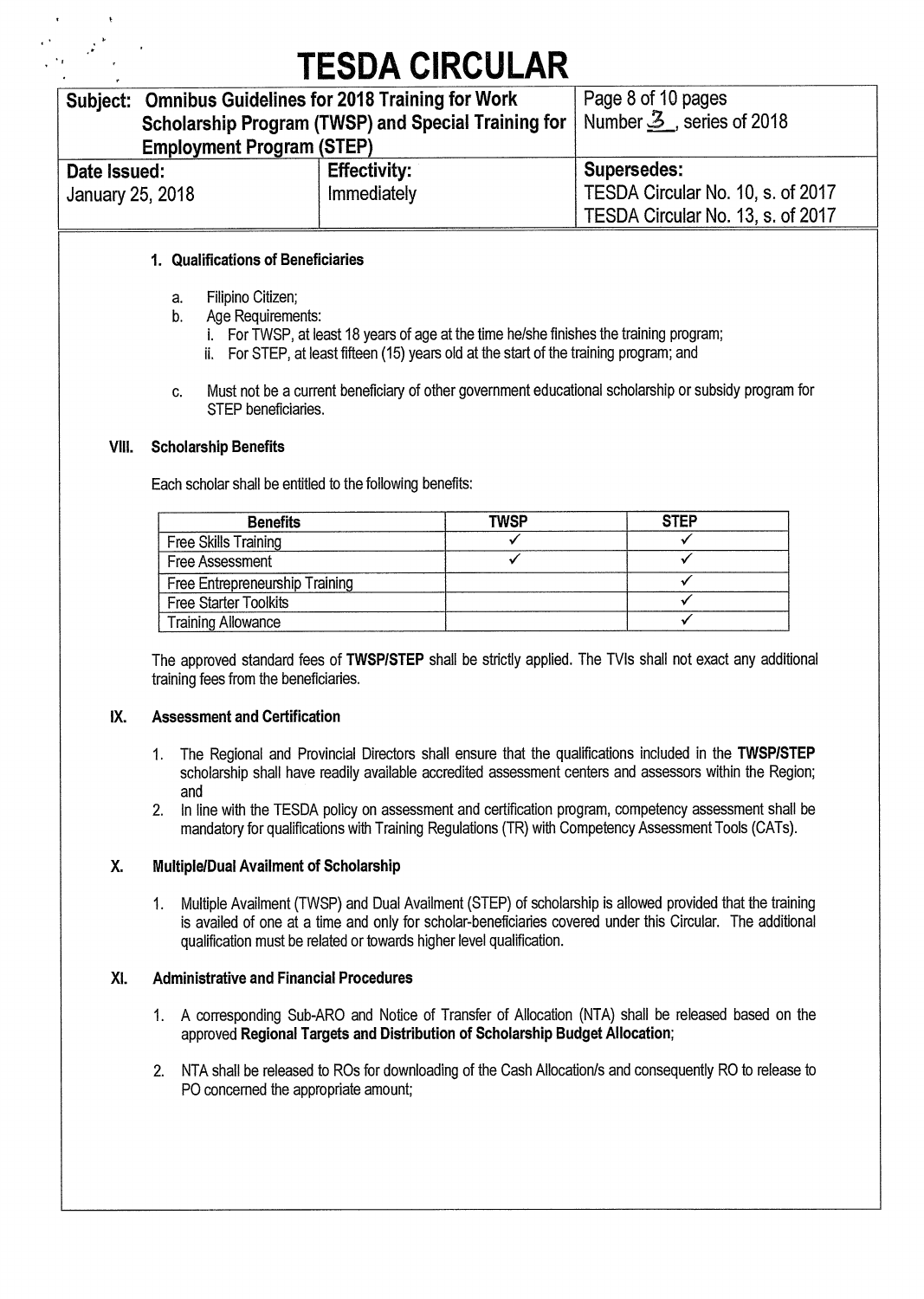| Subject: Omnibus Guidelines for 2018 Training for Work |                                                                                | Page 9 of 10 pages                |
|--------------------------------------------------------|--------------------------------------------------------------------------------|-----------------------------------|
|                                                        | Scholarship Program (TWSP) and Special Training for   Number 3, series of 2018 |                                   |
| <b>Employment Program (STEP)</b>                       |                                                                                |                                   |
| Date Issued:                                           | <b>Effectivity:</b>                                                            | <b>Supersedes:</b>                |
| January 25, 2018                                       | Immediately                                                                    | TESDA Circular No. 10, s. of 2017 |
|                                                        |                                                                                | TESDA Circular No. 13, s. of 2017 |

- 3. **Payment of Training andlor Entrepreneurship Costs:** 
	- a. One Hundred Percent (100%) of the total training and/or entrepreneurship costs shall be paid upon completion of the training programs, subject to the submission of the following documents, **provided that the TVI concerned shall be held accountable for the compliance of the mandatory assessment of the scholars, when applicable:** 
		- i. Billing Statements;<br>ii. MIS 03-02 Termina
		- MIS 03-02 Terminal Report duly signed by the TVI's authorized signatories;
		- iii. Daily Attendance Sheet (for the duration of the training); and
		- iv. TESDA copy of the TWSP/STEP Scholarship Grant Certificates duly signed by the concerned officials.

#### 4. **Payment of Assessment Cost (if applicable):**

- a. The **Assessment Centers** shall submit the corresponding Billing Statements immediately after the conduct of the assessment. The Assessment Cost shall be paid upon submission of the following supporting documents:
	- i. Billing statement; and
	- ii. Certified true copy of the RWAC.

### 5. **Payment of STEP Training Allowance:**

- a. The payment of Training Allowance, computed at Sixty Pesos (P60.00) per training day, shall be released by the concerned POs directly to the scholars (or his/her representative/s authorized under a Special Power of Attorney executed by the scholars), on a weekly basis;
- b. The first payment shall be given during the Training Induction Program (TIP) covering the 1<sup>st</sup> week of training; and
- c. Subsequent payments shall correspond to the actual number of days of attendance in the previous week.
- 6. The **technical specifications of toolkits under STEP** shall be standardized at the National Level through SMO-CLGUS in collaboration with Procurement Division-Administrative Services (PD-AS);
- 7. The ROs/POs, insofar as practicable shall release the toolkits to the scholars during the training program. Acceptance/Receipt by the trainee of the starter toolkit shall be supported by an **Acknowledgment Receipt (Annex D)** duly noted by the concerned Provincial Director; and

### *8. All approved skills training programs must be completed within CY 2018.*

### **XII. Monitoring and Evaluation**

- 1. To ensure effective management of the 2018 TWSP and STEP, the SMO-CLGUS shall take lead role in the planning, monitoring and evaluation of the program in close collaboration with the Executive Offices (EOs), Regional Offices (R0s) and Provincial Offices (POs), as well as the National Inspectorate for Scholarship Program (NISP).
- 2. The SMO-CLGUS shall monitor and evaluate the implementation of scholarship programs; and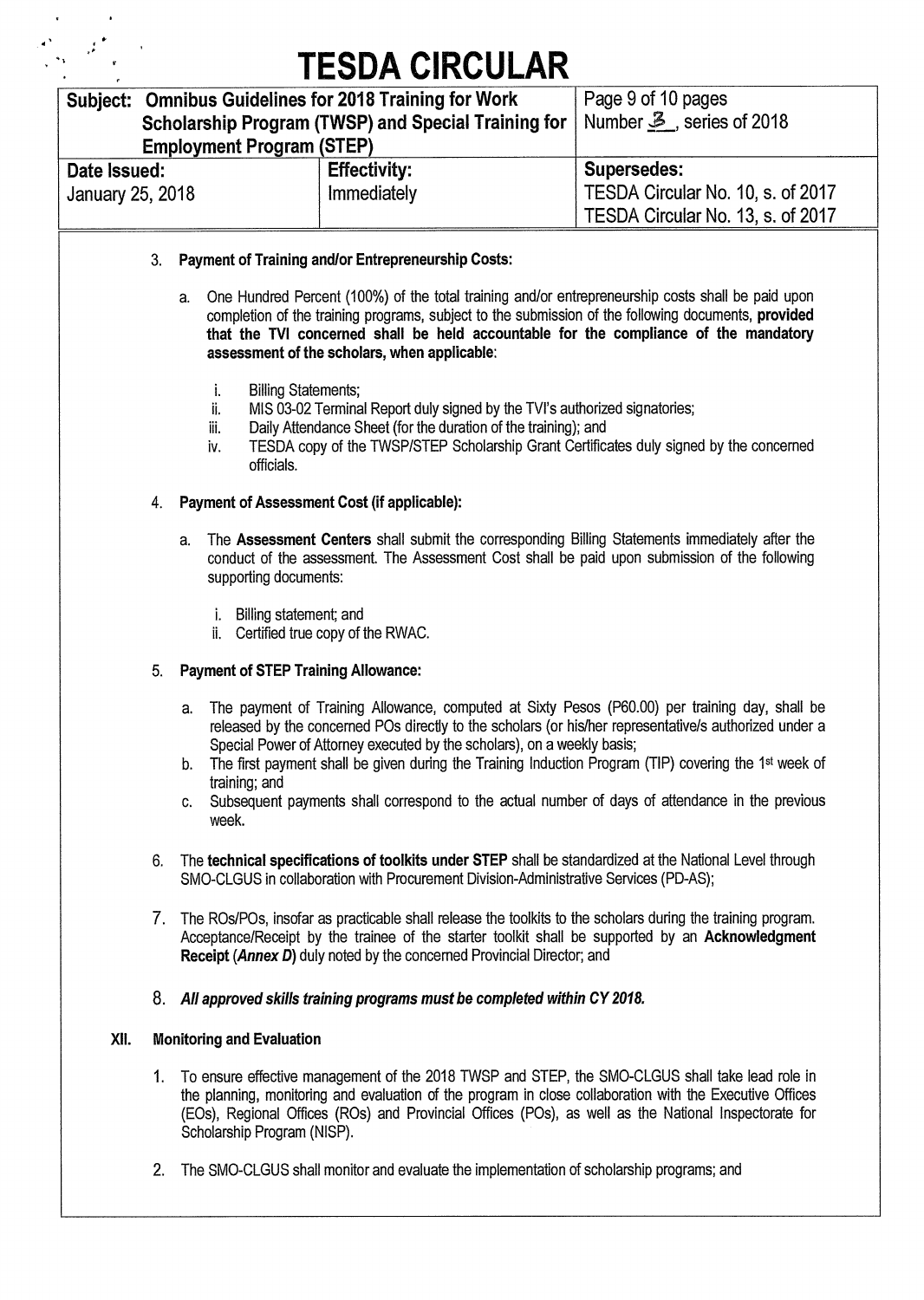| <b>Omnibus Guidelines for 2018 Training for Work</b><br>Subject:<br>Scholarship Program (TWSP) and Special Training for<br><b>Employment Program (STEP)</b> |                                                                                                                                                                                                                                       |                                                                                                                                                                                                                                                                                                                                                                                                                                                                                                                                                                                                                                                                                                                                                                                                                                                                                                                                                                                                                                                                                                                                                                                                                                                                                                                                                              | Page 10 of 10 pages<br>Number $\frac{3}{2}$ , series of 2018                                 |  |
|-------------------------------------------------------------------------------------------------------------------------------------------------------------|---------------------------------------------------------------------------------------------------------------------------------------------------------------------------------------------------------------------------------------|--------------------------------------------------------------------------------------------------------------------------------------------------------------------------------------------------------------------------------------------------------------------------------------------------------------------------------------------------------------------------------------------------------------------------------------------------------------------------------------------------------------------------------------------------------------------------------------------------------------------------------------------------------------------------------------------------------------------------------------------------------------------------------------------------------------------------------------------------------------------------------------------------------------------------------------------------------------------------------------------------------------------------------------------------------------------------------------------------------------------------------------------------------------------------------------------------------------------------------------------------------------------------------------------------------------------------------------------------------------|----------------------------------------------------------------------------------------------|--|
| Date Issued:<br>January 25, 2018                                                                                                                            |                                                                                                                                                                                                                                       | <b>Effectivity:</b><br>Immediately                                                                                                                                                                                                                                                                                                                                                                                                                                                                                                                                                                                                                                                                                                                                                                                                                                                                                                                                                                                                                                                                                                                                                                                                                                                                                                                           | <b>Supersedes:</b><br>TESDA Circular No. 10, s. of 2017<br>TESDA Circular No. 13, s. of 2017 |  |
| XIII.                                                                                                                                                       | 3.<br>of the month;<br>4.<br>the following data/information:<br>a.<br>b.<br>C.<br>the posting of the said data/information:<br><b>Sanctions</b><br>others, subject to due process of law:<br>a. Ghost training/trainee/s;<br>b.<br>C. | The monitoring and reporting requirements of the SMO-CLGUS shall be observed, which shall include the<br>TWSP/STEP Physical and Financial Monitoring Report and MIS-03-02/T2MIS. Regular and timely<br>submission of accurate and consistent data shall be strictly followed and shall be submitted every 3 <sup>rd</sup> day<br>Pursuant to the Special Provision of CY 2018 GAA for STEP, the RO shall also report to the SMO-CLGUS<br>Name of communities that participated and number of training beneficiaries;<br>Name and address of training beneficiaries with electronic signature; and<br>Type of training conducted, equipment and/or toolkits purchased and other related information.<br>The Labor Market Information Division-Planning Office (LMID-PO), Central Office shall be responsible for<br>The following acts shall be grounds for the perpetual disqualification of the TVI to participate in any scholarship<br>program and the suspension or revocation of the Certificate of TVET Program Registration (CTPR), among<br>Exaction of any unauthorized fees from the trainees;<br>Falsification, forgery, false declaration of absorptive capacity or misrepresentation in the submission by<br>the TVI of the required reports to TESDA; and<br>d. Other unlawful and illegal activities punishable under the Revised Penal Code. |                                                                                              |  |
|                                                                                                                                                             |                                                                                                                                                                                                                                       | This Circular takes effect as indicated and shall supersede all issuances inconsistent herewith.                                                                                                                                                                                                                                                                                                                                                                                                                                                                                                                                                                                                                                                                                                                                                                                                                                                                                                                                                                                                                                                                                                                                                                                                                                                             | GUILING "GENE" A MAMONDIONG<br><b>Director General/Secretary</b>                             |  |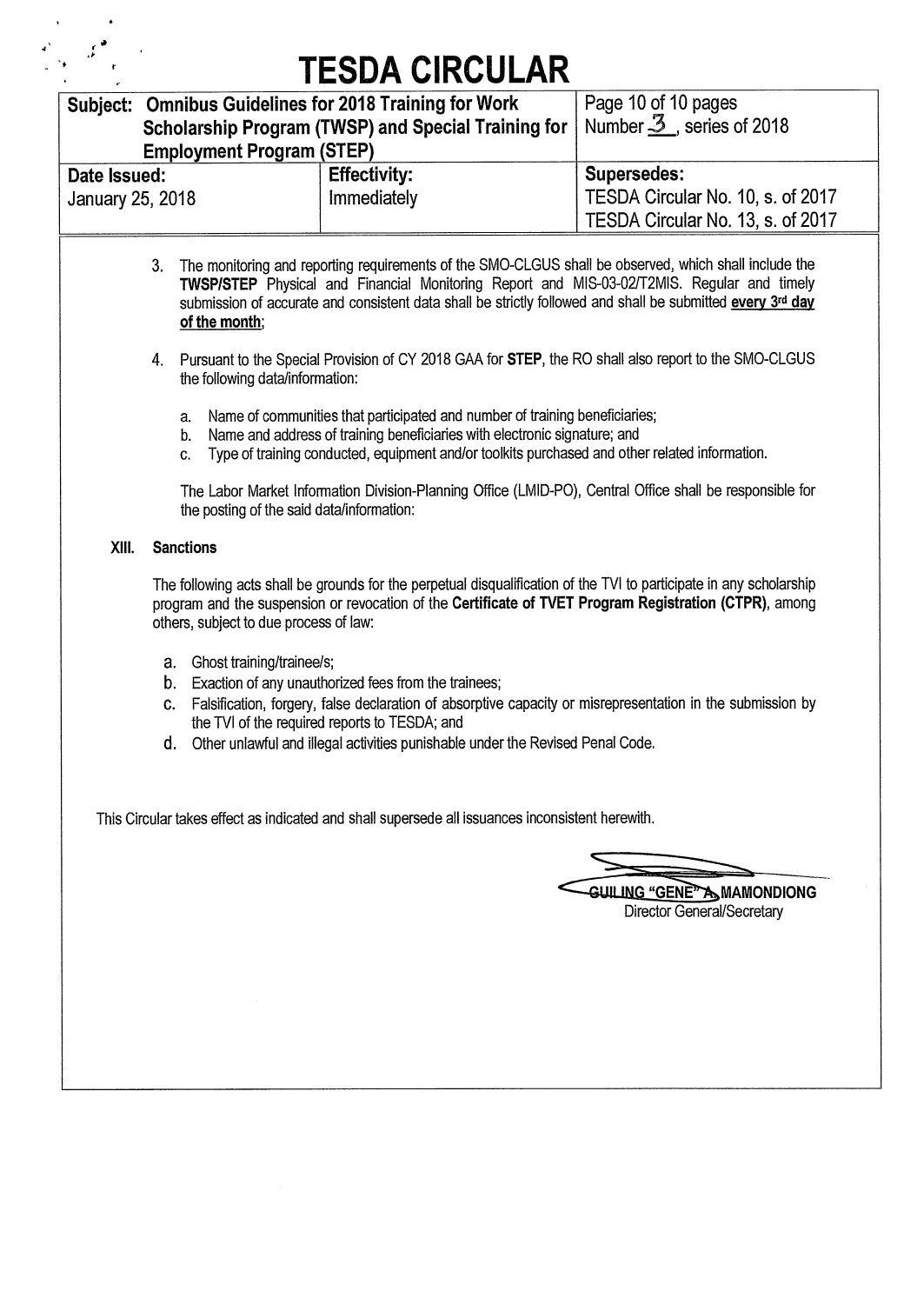#### **Technical Education and Skills Development Authority Scholarship Allocation Plan (SAP) TESDA (PROVINCIAL OFFICE) TVI's ABSORPTIVE CAPACITY INVENTORY**

### **Name of TVI :**

 $\mathbf{v}$ 

 $\mathcal{L}_{\text{max}}$  and  $\mathcal{L}_{\text{max}}$  . The  $\mathcal{L}_{\text{max}}$ 

 $\mathcal{L}^{\text{max}}_{\text{max}}$  and  $\mathcal{L}^{\text{max}}_{\text{max}}$ 

|        |                                | Program                               |                    |                    | Name of                                   |                                   |                                                |                                         |        | Technical/         |                                        |                               | Full Absorptive Capacity for 2018 |       |                |                                 |                          |             |                     |                  | PERFORMANCE INDICATORS<br>(Latest or Next Available) |          |                     |                                |                        |                               |
|--------|--------------------------------|---------------------------------------|--------------------|--------------------|-------------------------------------------|-----------------------------------|------------------------------------------------|-----------------------------------------|--------|--------------------|----------------------------------------|-------------------------------|-----------------------------------|-------|----------------|---------------------------------|--------------------------|-------------|---------------------|------------------|------------------------------------------------------|----------|---------------------|--------------------------------|------------------------|-------------------------------|
| Sector | Qualification<br><b>Titles</b> | Registratio<br>n Category<br>(WTR/MTP | <b>CTPR</b><br>No. | Date<br>Registered | Trainer in the<br>Program<br>Registration | Name/s of<br>Existing<br>Trainers | NTTC for WTR<br>Programs/TMC<br>Number for NTR | Validity of<br>Trainer's<br>Certificate |        | Compliance Audit   |                                        | Actual Absorptive<br>Capacity | Total<br>Number of                |       | and Assessment | Indicative Schedule of Training |                          | UTILIZATION |                     |                  | Graduates                                            |          | <b>EMPLOYMENT</b>   |                                | TOTAL<br><b>POINTS</b> | Status<br>of<br><b>JoLINS</b> |
|        |                                | /NTR)                                 |                    |                    | Application                               |                                   | Programs                                       |                                         | Status | Date of<br>Last CA | No. of Full<br>Time<br><b>Trainers</b> | Workshop                      | TRAINING<br><b>SEATS</b>          | Start | End            | Assessment                      | No. of Slots<br>Received | Enrolled    | Utilization<br>Rate | Point<br>(30pts) |                                                      | Employed | Employme<br>nt Rate | Points<br>(40 <sub>pts</sub> ) | (100pts)               |                               |
| (a)    | (b)                            | (c)                                   | (d)                | (e)                | (f)                                       | (g)                               | (h)                                            |                                         | (1)    | (k)                | (1)                                    | (m)                           | (0)                               | (p)   | (q)            | (r)                             | (s)                      | (t)         | (u)                 | (v)              | (w)                                                  | (x)      | (y)                 | (z)                            | (aa)                   | (ab)                          |
|        |                                |                                       |                    |                    |                                           |                                   |                                                |                                         |        |                    |                                        |                               |                                   |       |                |                                 |                          |             |                     |                  |                                                      |          |                     |                                |                        |                               |
|        |                                |                                       |                    |                    |                                           |                                   |                                                |                                         |        |                    |                                        |                               |                                   |       |                |                                 |                          |             |                     |                  |                                                      |          |                     |                                |                        |                               |
|        |                                |                                       |                    |                    |                                           |                                   |                                                |                                         |        |                    |                                        |                               |                                   |       |                |                                 |                          |             |                     |                  |                                                      |          |                     |                                |                        |                               |
|        |                                |                                       |                    |                    |                                           |                                   |                                                |                                         |        |                    |                                        |                               |                                   |       |                |                                 |                          |             |                     |                  |                                                      |          |                     |                                |                        |                               |
|        |                                |                                       |                    |                    |                                           |                                   |                                                |                                         |        |                    |                                        |                               |                                   |       |                |                                 |                          |             |                     |                  |                                                      |          |                     |                                |                        |                               |
|        |                                |                                       |                    |                    |                                           |                                   |                                                |                                         |        |                    |                                        |                               |                                   |       |                |                                 |                          |             |                     |                  |                                                      |          |                     |                                |                        |                               |
|        |                                |                                       |                    |                    |                                           |                                   |                                                |                                         |        |                    |                                        |                               |                                   |       |                |                                 |                          |             |                     |                  |                                                      |          |                     |                                |                        |                               |
|        |                                |                                       |                    |                    |                                           |                                   |                                                |                                         |        |                    |                                        |                               |                                   |       |                |                                 |                          |             |                     |                  |                                                      |          |                     |                                |                        |                               |
|        |                                |                                       |                    |                    |                                           |                                   |                                                |                                         |        |                    |                                        |                               |                                   |       |                |                                 |                          |             |                     |                  |                                                      |          |                     |                                |                        |                               |
|        |                                |                                       |                    |                    |                                           |                                   |                                                |                                         |        |                    |                                        |                               |                                   |       |                |                                 |                          |             |                     |                  |                                                      |          |                     |                                |                        |                               |
|        |                                |                                       |                    |                    |                                           |                                   |                                                |                                         |        |                    |                                        |                               |                                   |       |                |                                 |                          |             |                     |                  |                                                      |          |                     |                                |                        |                               |

 $\sim$ 

Prepared by: Reviewed by: Submitted by: Submitted by: Submitted by: Submitted by: Reviewed by:

 $\frac{1}{\sqrt{2}}$ 

 $\mathcal{S}^{\mathcal{S}}$ 

TVI Administrator/President TESDA PO Scholarship Focal Person TESDA PO Scholarship Focal

Date: Date: Date:

**NOTE:** \*Either 2016 or 2017, whichever is applicable.

**SAP Form 1**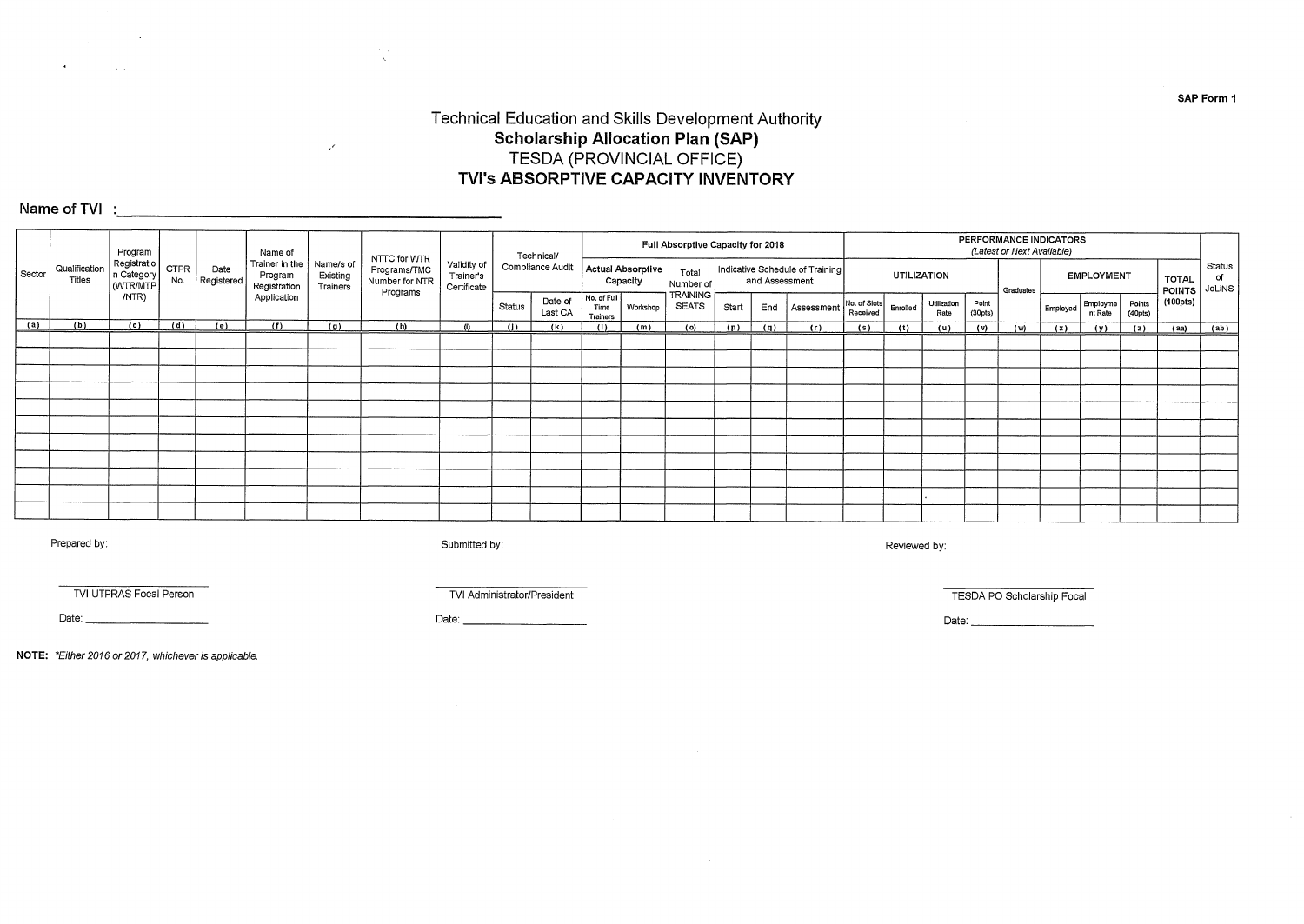#### Technical Education and Skills Development Authority TESDA (PROVINCIAL/DISTRICT OFFICE) **Provincial Scholarship Allocation Plan**

| Sector       | <b>TVET Qualifications or</b><br>Programs | No. of<br>Scholarship | <b>Training Cost</b> | Assessment<br>Cost | PCC        | Scholarship Cost | %<br>Proportional<br>Weight | No. of Qualified TVET<br>Providers |             |
|--------------|-------------------------------------------|-----------------------|----------------------|--------------------|------------|------------------|-----------------------------|------------------------------------|-------------|
|              |                                           | Slots                 |                      |                    |            |                  |                             | WTR/MTP                            | <b>NTR</b>  |
| (a)          | (b)                                       | (c)                   | (d)                  | (e)                | $(f= d+e)$ | $(g=f^*c)$       | (h)                         | (i)                                | (j)         |
|              |                                           |                       |                      |                    |            |                  |                             |                                    |             |
|              |                                           |                       |                      |                    |            |                  |                             |                                    |             |
|              |                                           |                       |                      |                    |            |                  |                             |                                    |             |
|              |                                           |                       |                      |                    |            |                  |                             |                                    |             |
|              |                                           |                       |                      |                    |            |                  |                             |                                    |             |
|              |                                           |                       |                      |                    |            |                  |                             |                                    |             |
|              |                                           |                       |                      |                    |            |                  |                             |                                    |             |
|              |                                           |                       |                      |                    |            |                  |                             |                                    |             |
|              |                                           |                       |                      |                    |            |                  |                             |                                    |             |
| <b>TOTAL</b> |                                           |                       | i Pilipina           |                    |            | The Control      |                             | in the state of                    | <b>STAR</b> |

#### **Note:**

 $\bullet$ 

 $\mathbf{a}$ 

 $\sim$ 

 $\mathcal{L}^{\text{max}}_{\text{max}}$  and  $\mathcal{L}^{\text{max}}_{\text{max}}$ 

 $\mathbf{r}$ 

The Demand shall be derived from industry consultation, PSPs, and N/R/P TESD plans.

Prospective scholars shall be sourced out from the three modes of availing scholarship (BSNS, walk-in and online application)

Prepared by: Submitted by:

**PO Scholarship Focal Provincial Director Provincial Director** 

 $\sim$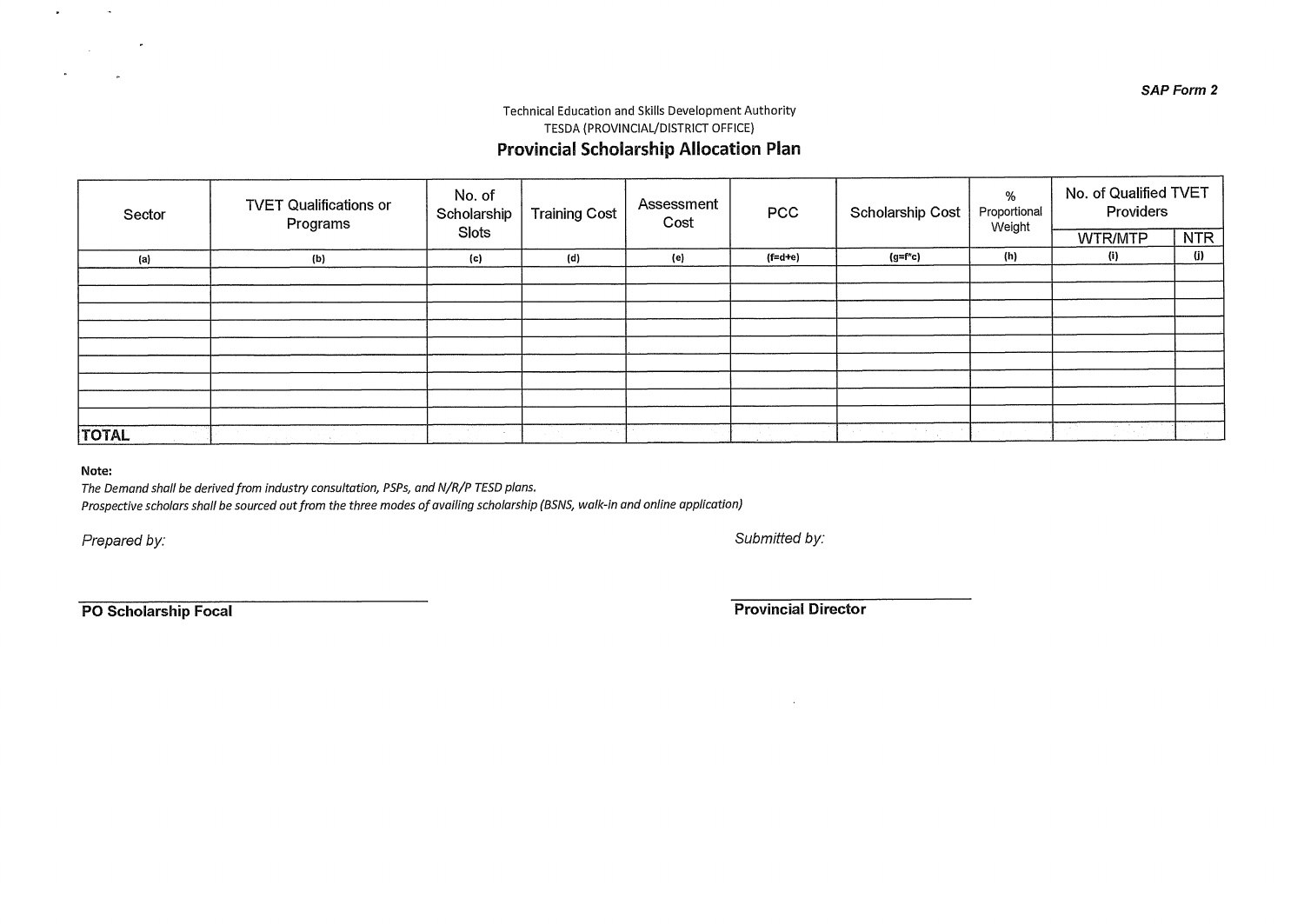#### **SAP Form 3**

### Technical Education and Skills Development Authority TESDA (PROVINCIAL/DISTRICT OFFICE) **Consolidated Sectoral Regional Scholarship Allocation Plan**

| Sector       | <b>TVET Qualifications or</b><br>Programs | No. Of<br>Scholarship | Training Cost | Assessment<br>Cost | PCC      | Scholarship Cost | %<br>Proportional<br>Weight | No. of Qualified<br><b>TVET Providers</b> |                     |
|--------------|-------------------------------------------|-----------------------|---------------|--------------------|----------|------------------|-----------------------------|-------------------------------------------|---------------------|
|              |                                           | Slots                 |               |                    |          |                  |                             | <b>WTR/MTP</b> NTR                        |                     |
| (a)          | (b)                                       | (c)                   | (d)           | (e)                | $(f=dt)$ | (g=f*c)          | (h)                         | (i)                                       | $\langle j \rangle$ |
|              |                                           |                       |               |                    |          |                  |                             |                                           |                     |
|              |                                           |                       |               |                    |          |                  |                             |                                           |                     |
|              |                                           |                       |               |                    |          |                  |                             |                                           |                     |
|              |                                           |                       |               |                    |          |                  |                             |                                           |                     |
|              |                                           |                       |               |                    |          |                  |                             |                                           |                     |
|              |                                           |                       |               |                    |          |                  |                             |                                           |                     |
|              |                                           |                       |               |                    |          |                  |                             |                                           |                     |
|              |                                           |                       |               |                    |          |                  |                             |                                           |                     |
|              |                                           |                       |               |                    |          |                  |                             |                                           |                     |
|              |                                           |                       |               |                    |          |                  |                             |                                           |                     |
| <b>TOTAL</b> |                                           |                       |               |                    |          |                  |                             |                                           |                     |

 $\sim$ 

 $\mathbf{a}$ 

 $\sim$ 

 $\sim 10^{-1}$ 

Prepared by: Submitted by:

**ROD Chief Regional Director** 

**FASD Chief**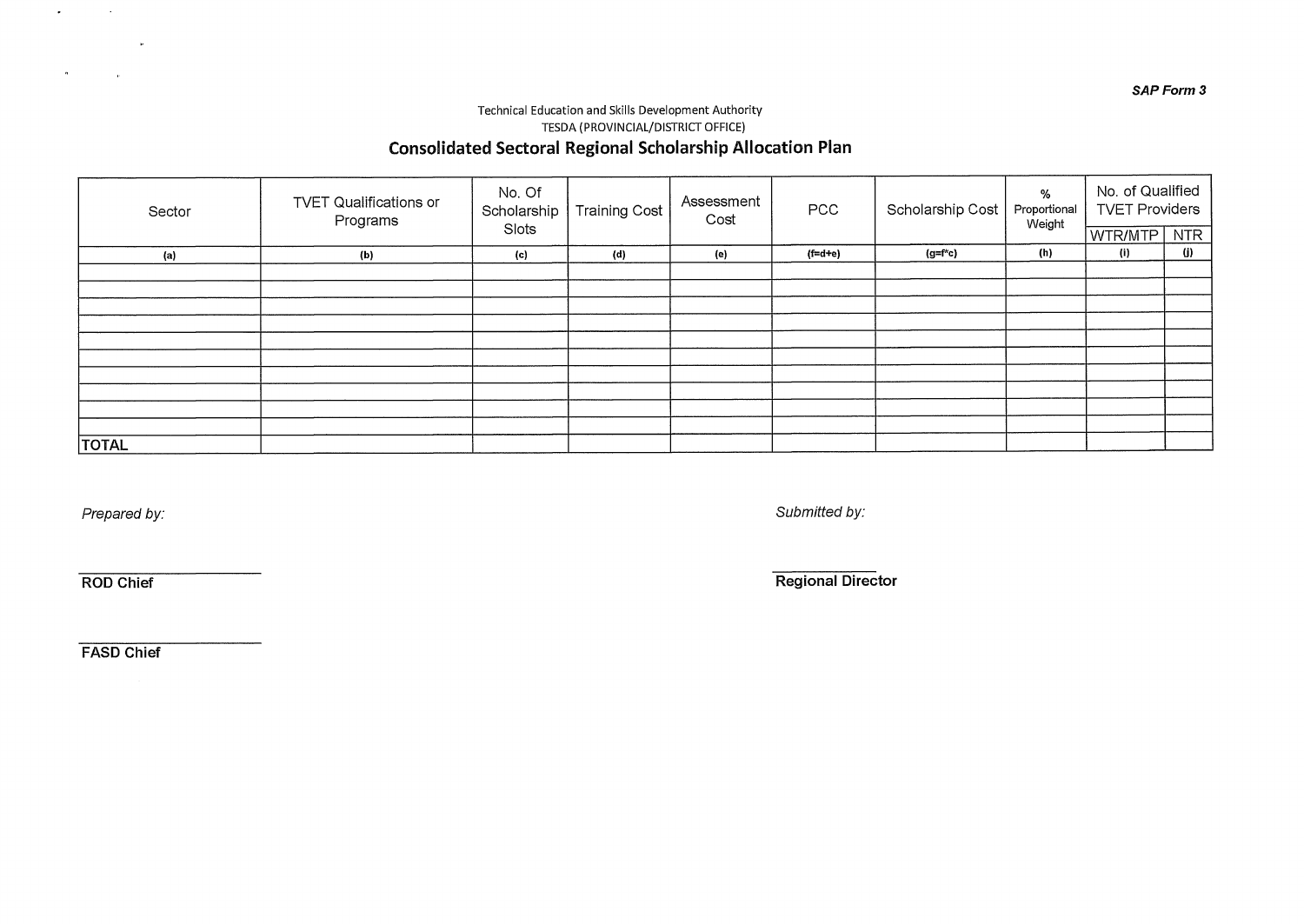#### **Technical Education and Skills Development Authority CY 2018 Special Training for Employment Program (S1 EP) QUALIFICATION MAP (QM)**

**TVI's Cellphone No.:** TVI's Email Address:

### QM Number.: **Ex.:** STEP-QM-2018-0128-0001

**(to be filled out by TESDA RO using the prescribed Coding System for Approved QM)** 

| Region:                 |  |
|-------------------------|--|
| Province/District:      |  |
| Name of TVI:            |  |
| TVI's Complete Address: |  |
| TVI's Landline:         |  |

|                                               |      | <b>Scholarship Grant Certificates (SGCs)</b><br><b>Serial Number</b> | Qualification                      |          |                    | NTTC for<br><b>WTR</b><br>Programs/         | No. of               |       | Indicative Date of Training &<br>Assessment<br>(per Batch) |                      |                           |                                | <b>COSTING</b>           |                                        |                          |                                              |                                         | <b>TOTAL AMOUNT</b>               |                      |                                                                                       |         |
|-----------------------------------------------|------|----------------------------------------------------------------------|------------------------------------|----------|--------------------|---------------------------------------------|----------------------|-------|------------------------------------------------------------|----------------------|---------------------------|--------------------------------|--------------------------|----------------------------------------|--------------------------|----------------------------------------------|-----------------------------------------|-----------------------------------|----------------------|---------------------------------------------------------------------------------------|---------|
| QM Qualification Code                         | From | To                                                                   | Title/<br>Cluster of<br>Competency | CTPR No. | Name of<br>Trainer | TMC for<br>NTR<br>Programs<br><b>Number</b> | Slots<br>(per Batch) | Start | End                                                        | Date of<br>Assessmen | Training<br>Cost<br>(PhP) | Training<br>Allowance<br>(PhP) | Entre-<br>p Fee<br>(PhP) | preneurshi Assessmen<br>t Fee<br>(PhP) | Per Capita Cost<br>(PhP) | Total<br>Training<br>$  \text{Cost (PhP)}  $ | Total<br>Training<br>Allowance<br>(PhP) | Total<br>Entre-<br>p Fee<br>(PhP) | Total<br>t Fee (PhP) | preneurshi Assessmen  Total Amount (PhP)                                              | Remarks |
| (1)                                           | (2)  | (3)                                                                  | (4)                                | (5)      | (6)                | (7)                                         | (8)                  | (9)   | (10)                                                       | (11)                 | (12)                      | (13)                           | (14)                     | (15)                                   |                          |                                              |                                         |                                   |                      | $(16=12+13+14+15)$ $(17=12*8)$ $(18=13*8)$ $(19=14*8)$ $(20=15*8)$ $(21=17+18+19+20)$ | (22)    |
| STEP-QM-2018-<br>0128-0001-1<br>STEP-QM-2018- |      |                                                                      |                                    |          |                    |                                             |                      |       |                                                            |                      |                           |                                |                          |                                        |                          |                                              |                                         |                                   |                      |                                                                                       |         |
| 0128-0001-2                                   |      |                                                                      |                                    |          |                    |                                             |                      |       |                                                            |                      |                           |                                |                          |                                        |                          |                                              |                                         |                                   |                      |                                                                                       |         |
| STEP-QM-2018-<br>0128-0001-3                  |      |                                                                      |                                    |          |                    |                                             |                      |       |                                                            |                      |                           |                                |                          |                                        |                          |                                              |                                         |                                   |                      |                                                                                       |         |
| STEP-QM-2018-<br>0128-0001-4                  |      |                                                                      |                                    |          |                    |                                             |                      |       |                                                            |                      |                           |                                |                          |                                        |                          |                                              |                                         |                                   |                      |                                                                                       |         |
| STEP-QM-2018-<br>0128-0001-5                  |      |                                                                      |                                    |          |                    |                                             |                      |       |                                                            |                      |                           |                                |                          |                                        |                          |                                              |                                         |                                   |                      |                                                                                       |         |
| <b>TOTAL:</b>                                 |      |                                                                      |                                    |          |                    |                                             |                      |       |                                                            |                      |                           |                                |                          |                                        |                          |                                              |                                         |                                   |                      |                                                                                       |         |

 $\mathbf{r}$ 

 $\mathbf{w}$ 

 $\sim$ 

 $\sim 10^{-1}$ 

 $\mathbf{r}$ 

Submitted by: Recommended by: Approved by:

School Administrator Provincial Director Regional Director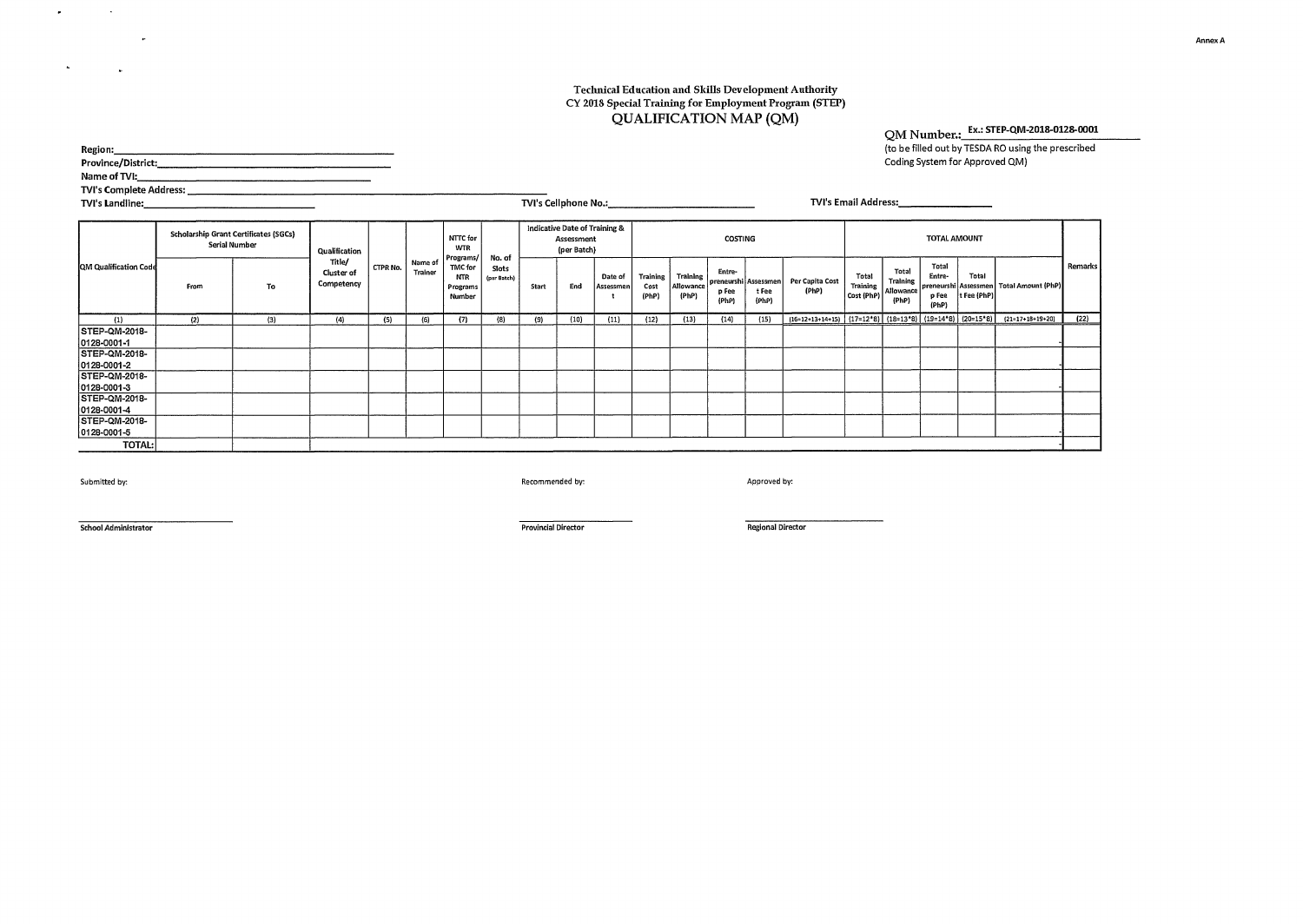#### **Technical Education and Skills Development Authority CY 2018 Training for Work Scholarship Program (TWSP) QUALIFICATION MAP (QM)**

### **QM Number.: Ex.: TWSP-QM-2018-0128-0001**

(to be filled out by TESDA RO using the prescribed

Coding System for Approved QM)

**Province/District Name of TVI** 

**Region** 

**TVI's Complete** 

 $\bullet$ 

 $\mathbf{h}$ 

 $\mathbf{r}$ 

 $\mathbf{r}_\mathrm{c}$ 

 $\mathbf{v}$ 

**Address** 

**TVI's Landline** 

**TVI's Cellphone No.: TVI's Email Address:** 

|                                             |      | <b>Scholarship Grant Certificates (SGCs)</b><br><b>Serial Number</b> |                                                             |          |                    | NTTC for WTR                                           |                                |       | Indicative Date of Training &<br>Assessment |                       |       | COSTING                                                     |       |                                     | <b>TOTAL AMOUNT</b>                     |                              |         |
|---------------------------------------------|------|----------------------------------------------------------------------|-------------------------------------------------------------|----------|--------------------|--------------------------------------------------------|--------------------------------|-------|---------------------------------------------|-----------------------|-------|-------------------------------------------------------------|-------|-------------------------------------|-----------------------------------------|------------------------------|---------|
| QM Qualification Code                       | From | To                                                                   | <b>Qualification Title/</b><br><b>Cluster of Competency</b> | CTPR No. | Name of<br>Trainer | Programs/TMC<br>or NTR Programs <sup>1</sup><br>Number | No. of<br>Slots<br>(per Batch) | Start | End                                         | Date of<br>Assessment | (PhP) | Training Cost   Assessment Fee   Per Capita Cost  <br>(PhP) | (PhP) | <b>Total Training</b><br>Cost (PhP) | Total<br><b>Assessment Fee</b><br>(PhP) | <b>Total Amount</b><br>(PhP) | Remarks |
| (1)                                         | (2)  | (3)                                                                  | (4)                                                         | (5)      | (6)                | (7)                                                    | (8)                            | (9)   | (10)                                        | (11)                  | (12)  | (13)                                                        | (14)  | $(15=12*8)$                         | $(16=13*8)$                             | $(17=15+16)$                 | (18)    |
| TWSP-QM-2018-<br>$ 0128 - 0001 - 1 $        |      |                                                                      |                                                             |          |                    |                                                        |                                |       |                                             |                       |       |                                                             |       |                                     |                                         |                              |         |
| <b>TWSP-QM-2018-</b><br>0128-0001-2         |      |                                                                      |                                                             |          |                    |                                                        |                                |       |                                             |                       |       |                                                             |       |                                     |                                         |                              |         |
| <b>TWSP-QM-2018-</b><br>$ 0128 - 0001 - 3 $ |      |                                                                      |                                                             |          |                    |                                                        |                                |       |                                             |                       |       |                                                             |       |                                     |                                         |                              |         |
| <b>TWSP-QM-2018-</b><br>$ 0128 - 0001 - 4 $ |      |                                                                      |                                                             |          |                    |                                                        |                                |       |                                             |                       |       |                                                             |       |                                     |                                         |                              |         |
| <b>TWSP-QM-2018-</b><br>0128-0001-5         |      |                                                                      |                                                             |          |                    |                                                        |                                |       |                                             |                       |       |                                                             |       |                                     |                                         |                              |         |
| <b>TOTAL:</b>                               |      |                                                                      |                                                             |          |                    |                                                        |                                |       |                                             |                       |       |                                                             |       |                                     |                                         |                              |         |

Submitted by: Approved by: Approved by: Recommended by: Recommended by: Approved by: Approved by: Approved by:

<u> Albanya di Kabupatén Bandung Pangaran Ing Pangaran Bandung Bandung Bandung Bandung Bandung Bandung Bandung Bandung Bandung Bandung Bandung Bandung Bandung Bandung Bandung Bandung Bandung Bandung Bandung Bandung Bandung B</u>

**School Administrator Provincial Director Regional Director**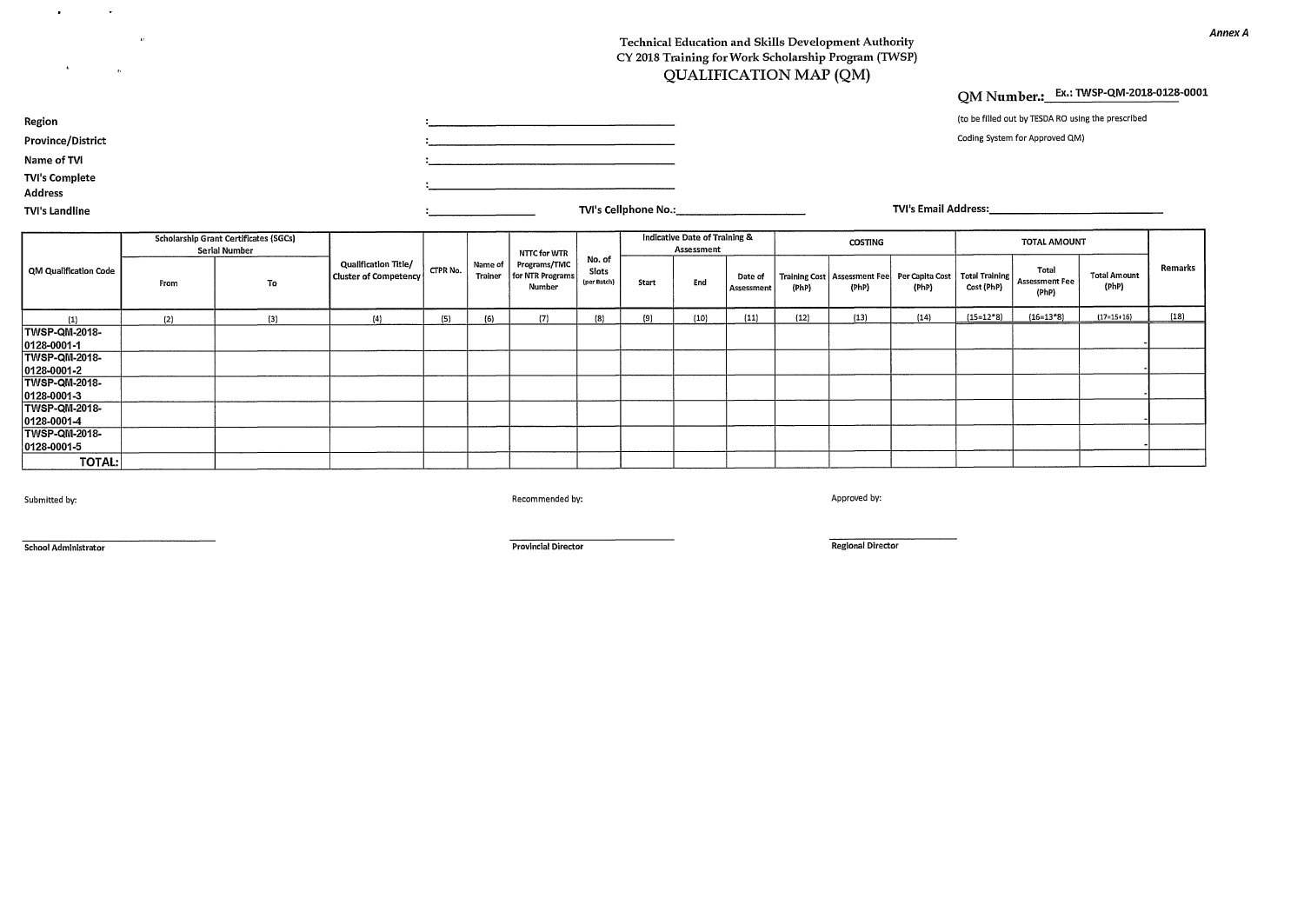#### *ANNEX B*

### **Training for Work Scholarship Program (TWSP)**

REPUBLIC OF THE PHILIPPINES)  $CFTY OF$   $\longrightarrow$   $S.S.$ 

## **AFFIDAVIT OF UNDERTAKING**

|    |               | (name of duly authorized representative of TVI including personal circumstance) (position),        |
|----|---------------|----------------------------------------------------------------------------------------------------|
| of |               |                                                                                                    |
|    | (Name of TVI) | (Complete Address)                                                                                 |
|    |               | after having been swom into an oath in accordance with the law                                     |
|    |               | do hereby depose and say that in accordance with the TESDA Implementing Guidelines on the TRAINING |
|    |               | FOR WORK SCHOLARSHIP PROGRAM (TWSP) embodied in TESDA Circular No. ____, Series of                 |

, issued on  $\frac{1}{1}$  , hereby commit to the following:

- 1. Promote and advocate the TWSP in enhancing the competitiveness and productivity of the workforce through skills training programs;
- 2. Conduct the training program upon receipt of the TESDA's Notice to Proceed;
- 3. Inform the selected qualified scholarship grantees as identified by TESDA Provincial Office;
- 4. Ensure that each scholar shall undergo pre-qualification process in accordance with the industry pre-hiring requirements as applicable;
- 5. Check the Profile of the Trainees in the Application Forms if the same is properly, completely and legibly filled out;
- 6. Conduct, in coordination with the TESDA Provincial Office, the **Training Induction Program (TIP)**  before the implementation of any training program;
- 7. Ensure that scholars fully understand the provisions of their **Commitment of Undettaking;**
- 8. Submit to the TESDA Provincial Office the **Enrolment Report** within thirty (30) calendar days after the start of training program while **Terminal Report** shall be submitted within fifteen (15) calendar days after the end of training period;
- 9. Shall not exact additional fees from the scholars;
- 10. Motivate and nurture the scholars to maintain One Hundred Percent (100%) completion of the training program;
- 11. Allow at least Eighty Percent (80%) attendance and participation of the scholars to qualify for completion of the training program;
- 12. Immediately after the training, ensure that 100% of the scholars shall undergo the mandatory Competency Assessment for Qualifications with Training Regulations (TRs) with Competency Assessment Tools (CATs) with the accredited assessment centers and assessors for the successful TWSP graduates;

Page 1 of 2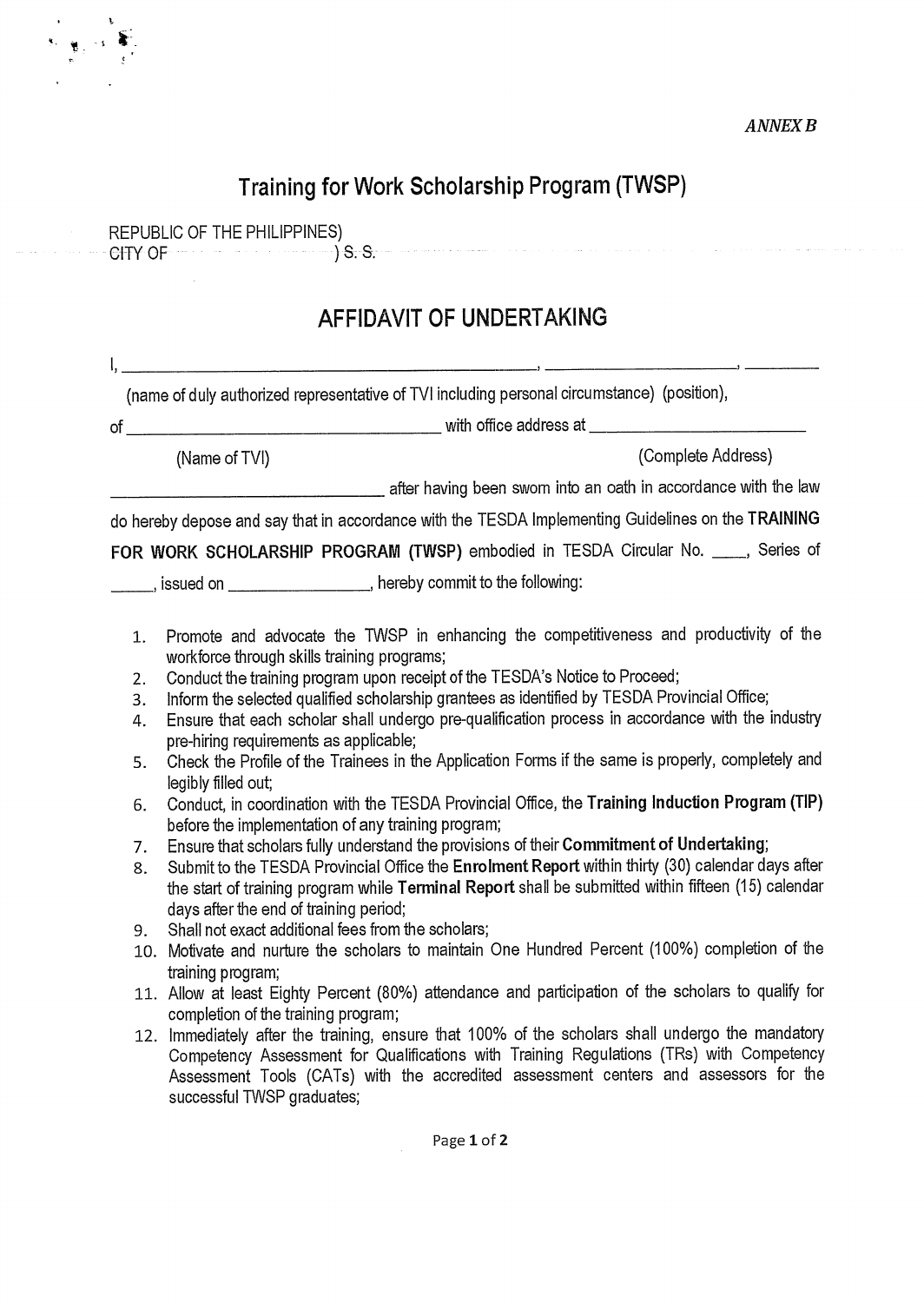- 13. Institutionalize a functional Job Linkaging and Networking Services (JOLiNS)—a delivery platform to facilitate job hunting for TVET graduates and alumni by providing them services and information to land a job;
- 14. institutionalize effective monitoring system/database to establish reliable status reports such as but not limited to employment reports of the scholars-graduates;
- 15. Maintain the requirements of TESDA on absorptive capacity, employment rate and utilization rate; and
- 16. Submit to TESDA for purposes of facilitating claims for pay the following supporting documents: 16.1. Billing Statement;
	- 16.2. MIS 03-02 Terminal Report duly signed by the TVI's authorized signatories;
	- 16.3. Daily Attendance Sheet (for the duration of the training); and
	- 16.4. Certified True Copy of the RVVAC for the payment of assessment fees where applicable;
	- 16.5. TESDA copy of the TWSP Scholarship Grant Certificates duly signed by the concerned officials; and
- 17. Cooperate and allow TESDA to conduct on-the-spot random audits on the ongoing TWSP scholarship programs of the TV1 where the subjects of inspection are the TVI's compliance with the required facilities, equipment, attendance and eligibility of trainers, acceptance of methods of training being conducted, updated government registrations and licenses to operate, TVET Program Registration and attendance of trainees, among others.

Nonetheless, in all instances, due process must be observed at all times.

\*(Signature of Authorized Representative over Printed Name)

| SUBSCRIBED AND SWORN TO BEFORE ME THIS<br>AFFIANT EXHIBITING TO ME HIS/HER                                                 | DAY OF<br><b>ISSUED ON</b> |
|----------------------------------------------------------------------------------------------------------------------------|----------------------------|
| AT<br><u> 1989 - Jan James James Jan James James James James James James James James James James James James James Jam</u> |                            |
| Doc. No.___________________________                                                                                        | <b>NOTARY PUBLIC</b>       |
| Page No.                                                                                                                   |                            |
| Book No.                                                                                                                   |                            |
| Series of 2016                                                                                                             |                            |

\*The signatory must be duly authorized by the institution (TVI). Since the TVI is a corporation, there must be a Board Resolution authorizing the representative to sign for and in behalf of the TVI which will include the QM and required reports on TWSP.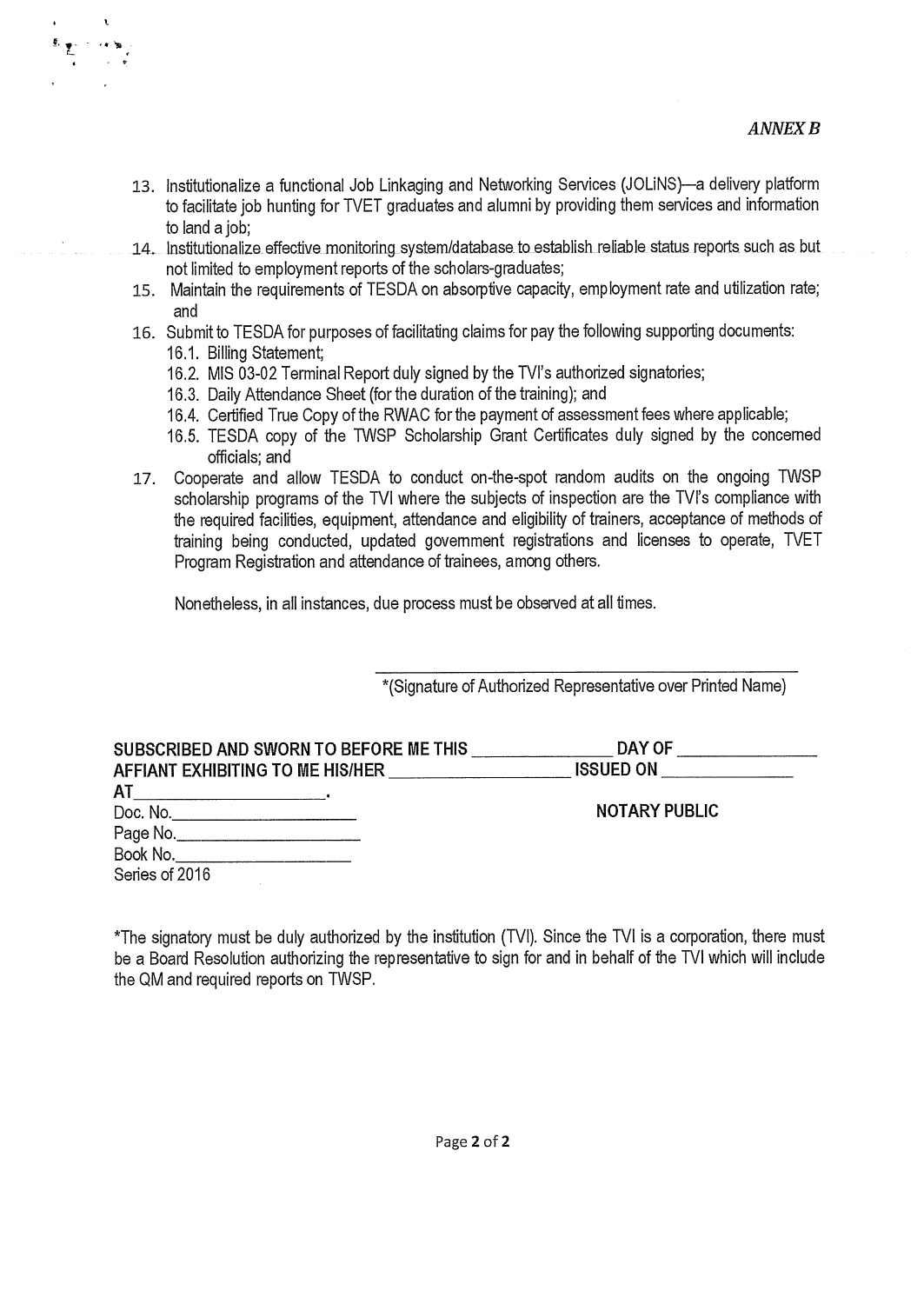## **Special Training for Employment Program (STEP)**

REPUBLIC OF THE PHILIPPINES) CITY OF ) S. S.

 $\begin{matrix} \cdot & \cdot & \cdot \\ \cdot & \cdot & \cdot \\ \cdot & \cdot & \cdot \end{matrix}$ 

## **AFFIDAVIT OF UNDERTAKING**

|    | (name of duly authorized representative of TVI including personal circumstance) (position),       |
|----|---------------------------------------------------------------------------------------------------|
| of | with office address at <b>with</b> office address at                                              |
|    | (Complete Address)<br>(Name of TVI)                                                               |
|    | after having been swom into an oath in accordance with the law                                    |
|    | do hereby depose and say that in accordance with the TESDA Implementing Guidelines on the SPECIAL |
|    | <b>TRAINING FOR EMPLOYMENT PROGRAM (STEP)</b> embodied in TESDA Circular No. ____, Series of      |

, issued on , hereby commit to the following:

- 1. Promote and advocate the STEP particularly through entrepreneurial, self-employment, and service-oriented activities;
- 2. Conduct the training program upon receipt of the TESDA's Notice to Proceed;
- 3. Inform the selected qualified scholarship grantees as identified by TESDA Provincial Office;
- 4. Ensure that each scholar shall undergo pre-qualification process in accordance with the industry pre-hiring requirements as applicable;
- 5. Check the Profile of the Trainees in the Application Forms if the same is properly, completely and legibly filled out;
- 6. Conduct, in coordination with the TESDA Provincial Office, the **Training Induction Program (TIP)**  before the implementation of any training program;
- 7. Ensure that scholars fully understand the provisions of their **Commitment of Undertaking;**
- 8. Submit to the TESDA Provincial Office the **Enrolment Report** within thirty (30) calendar days after the start of training program while **Terminal Report** shall be submitted within fifteen (15) calendar days after the end of training period;
- 9. Shall not exact additional fees from the scholars;
- 10. Motivate and nurture the scholars to maintain One Hundred Percent (100%) completion of the training program;
- 11. Allow at least Eighty Percent (80%) attendance and participation of the scholars to qualify for completion of the training program;
- 12. Immediately after the training, ensure that 100% of the scholars shall undergo the mandatory Competency Assessment for Qualifications with Training Regulations (TRs) with Competency Assessment Tools (CATs) with the accredited assessment centers and assessors for the successful STEP graduates;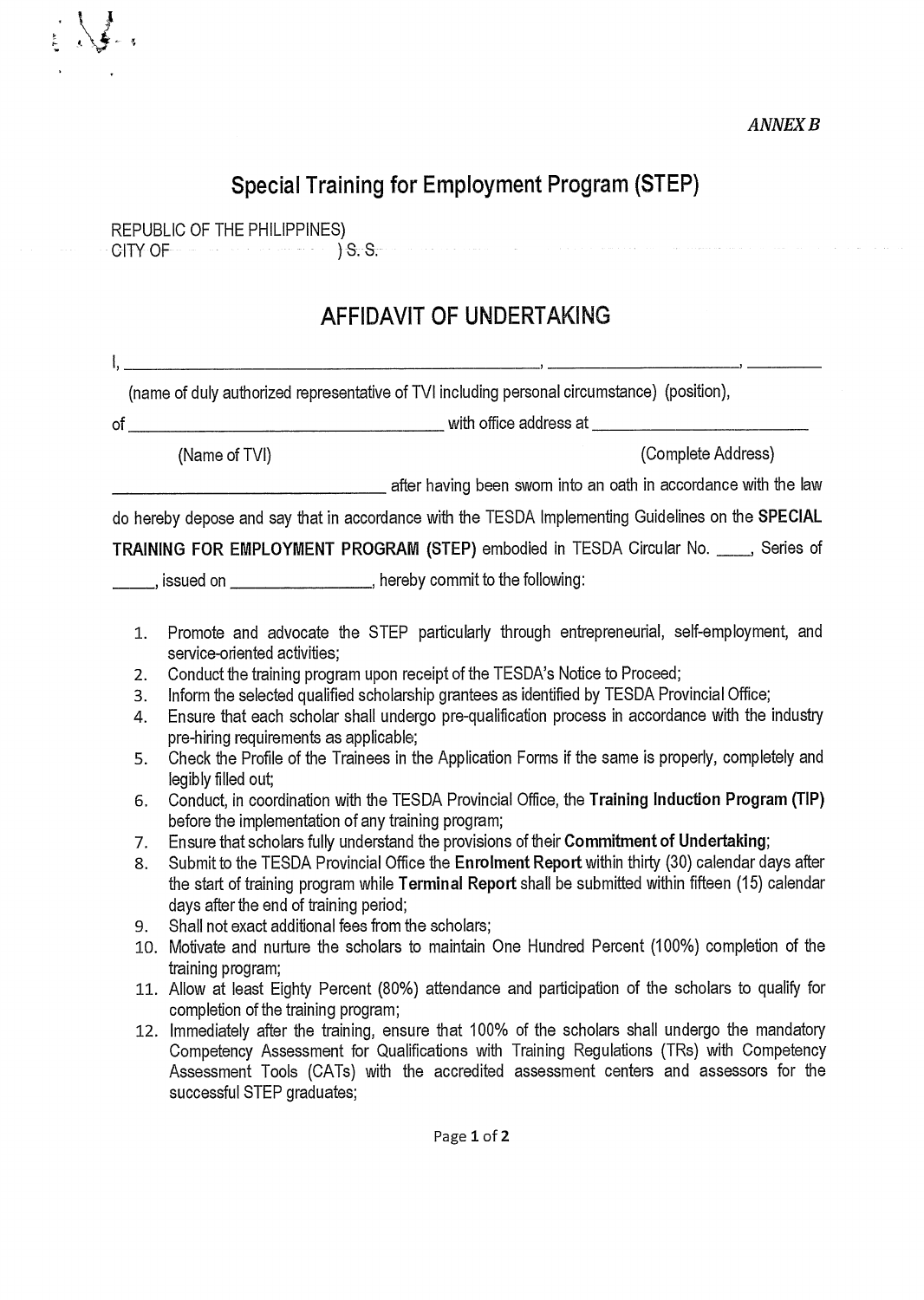- 13. Institutionalize a functional Job Linkaging and Networking Services (JOLINS)—a delivery platform to facilitate job hunting for TVET graduates and alumni by providing them services and information to land a job;
- 14. Institutionalize effective monitoring system/database to establish reliable status reports such as but not limited to employment reports of the scholars-graduates;
- 15. Maintain the requirements of TESDA on absorptive capacity, employment rate and utilization rate; and
- 16. Submit to TESDA for purposes of facilitating claims for pay the following supporting documents: 16.1. Billing Statement;
	- 16.2. MIS 03-02 Terminal Report duly signed by the TVI's authorized signatories;
	- 16.3. Daily Attendance Sheet (for the duration of the training); and
	- 16.4. Certified True Copy of the RWAC for the payment of assessment fees where applicable;
	- 16.5. TESDA copy of the STEP Scholarship Grant Certificates duly signed by the concerned officials.
- 17. Cooperate and allow TESDA to conduct on-the-spot random audits on the ongoing STEP scholarship programs of the TVI where the subjects of inspection are the TVI's compliance with the required facilities, equipment, attendance and eligibility of trainers, acceptance of methods of training being conducted, updated government registrations and licenses to operate, TVET Program Registration and attendance of trainees, among others.

Nonetheless, in all instances, due process must be observed at all times.

\*(Signature of Authorized Representative over Printed Name)

| SUBSCRIBED AND SWORN TO BEFORE ME THIS<br>AFFIANT EXHIBITING TO ME HIS/HER | DAY OF<br><b>ISSUED ON</b> |
|----------------------------------------------------------------------------|----------------------------|
| <b>AT</b>                                                                  |                            |
| Doc. No.______________________________                                     | <b>NOTARY PUBLIC</b>       |
| Page No.                                                                   |                            |
|                                                                            |                            |
| Series of 2016                                                             |                            |

\*The signatory must be duly authorized by the institution (TVI). Since the TVI is a corporation, there must be a Board Resolution authorizing the representative to sign for and in behalf of the TVI which will include the QM and required reports on STEP.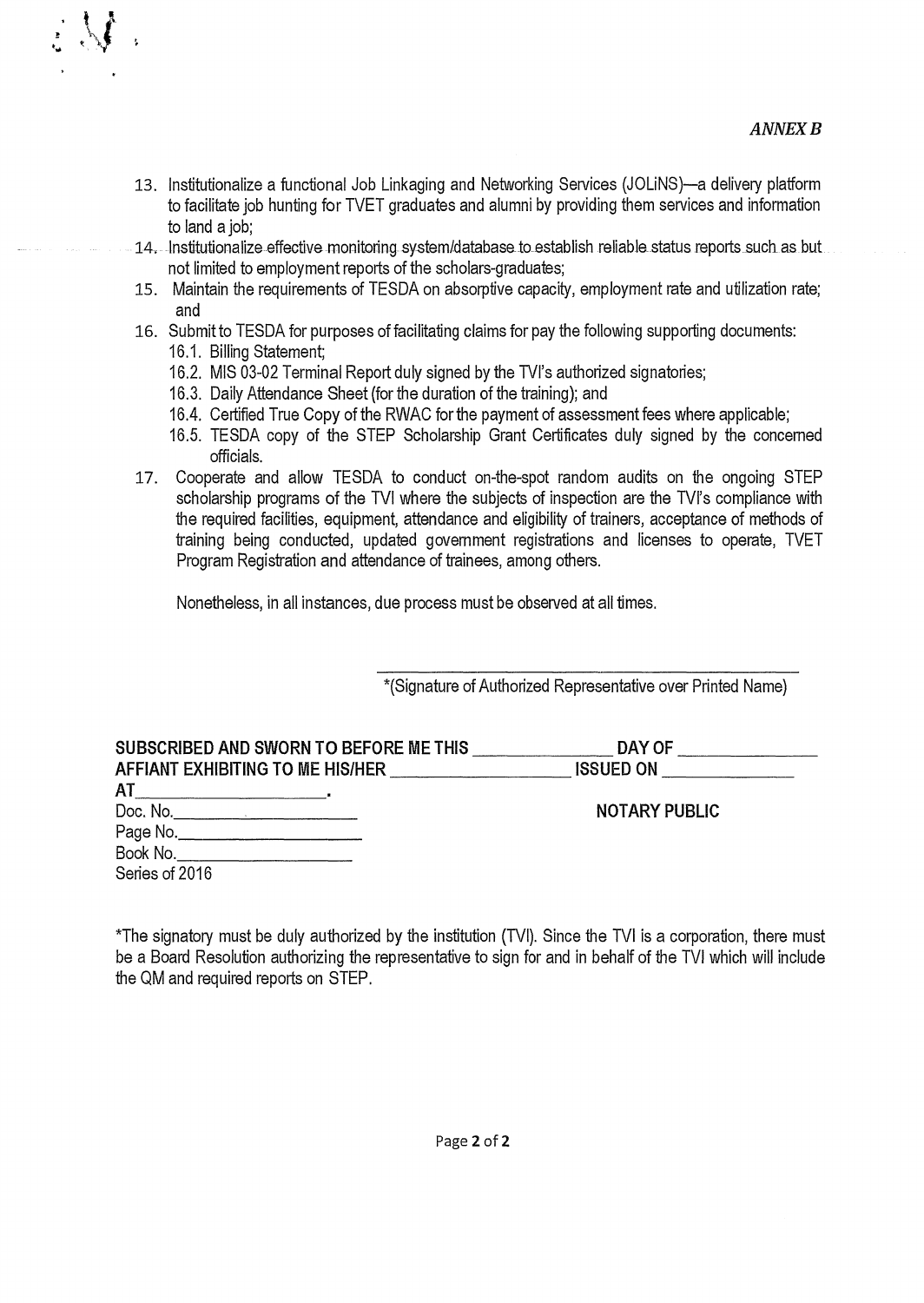#### **Coding System for Approved TWSP/STEP QM**

|                                   |                         | QM Qualification<br>Code per Approved |                                    |                                |                                           |                                                                          |  |  |  |
|-----------------------------------|-------------------------|---------------------------------------|------------------------------------|--------------------------------|-------------------------------------------|--------------------------------------------------------------------------|--|--|--|
| 1 <sup>st</sup> line              | 2 <sup>nd</sup><br>line | 3 <sup>rd</sup> line                  | 4 <sup>th</sup> line               | 5 <sup>th</sup> line           | 6 <sup>th</sup> line                      | Qualification                                                            |  |  |  |
| Type of<br>Scholarship<br>Program | $QM^-$                  | ∵Calendar<br>Year                     | <b>TESDA</b><br>Regional<br>Office | TESDA-<br>Provincial<br>Office | ·Sequence·<br>Number of<br>Approved<br>QM | QM Number + QM<br>Qualification Code:<br>Coding to be used:<br>1 to 1000 |  |  |  |

 $\ddot{\phantom{0}}$  $\ddot{\phantom{1}}$ 

 $\epsilon$ 

### **QM Number: STEP-QM-2018-0128-0001**

QM -Qualification Map<br>2018 -Calendar Year

2018 - Calendar Year<br>01 - TESDA I

01 -TESDA I -TESDA Ilocos Norte

01 -Sequence Number of Approved QM

### **QM Qualification Code: STEP-QM-2018-0128-0001-1**

| <b>STEP</b> | -Scholarship Program            |
|-------------|---------------------------------|
| <b>QM</b>   | -Qualification Map              |
| 2018        | -Calendar Year                  |
| $\Omega$ 1  | -TESDA I                        |
| 28          | -TESDA Ilocos Norte             |
| 01          | -Sequence Number of Approved QM |
| A001        | -QM Qualification Code          |

#### Note: **Each line is separated by a dash (-).**

The Regional and Provincial Codes shall be in accordance with the Unified Accounts Codes Structures (UACS) Manual *(Annex E).* In the absence of the Regional/Provincial Codes for some Regions/Provinces, the following codes shall be adopted:

| <b>TESDA NCR</b> | CaMaNaVA-01         |
|------------------|---------------------|
|                  | Manila-02           |
|                  | MuntiParLasTaPat-03 |
|                  | PaMaMaRiSan-04      |
|                  | PasMak-05           |
|                  | Quezon City-06      |
| <b>TESDAIX</b>   | Zamboanga City-73   |
|                  | Isabela City-07     |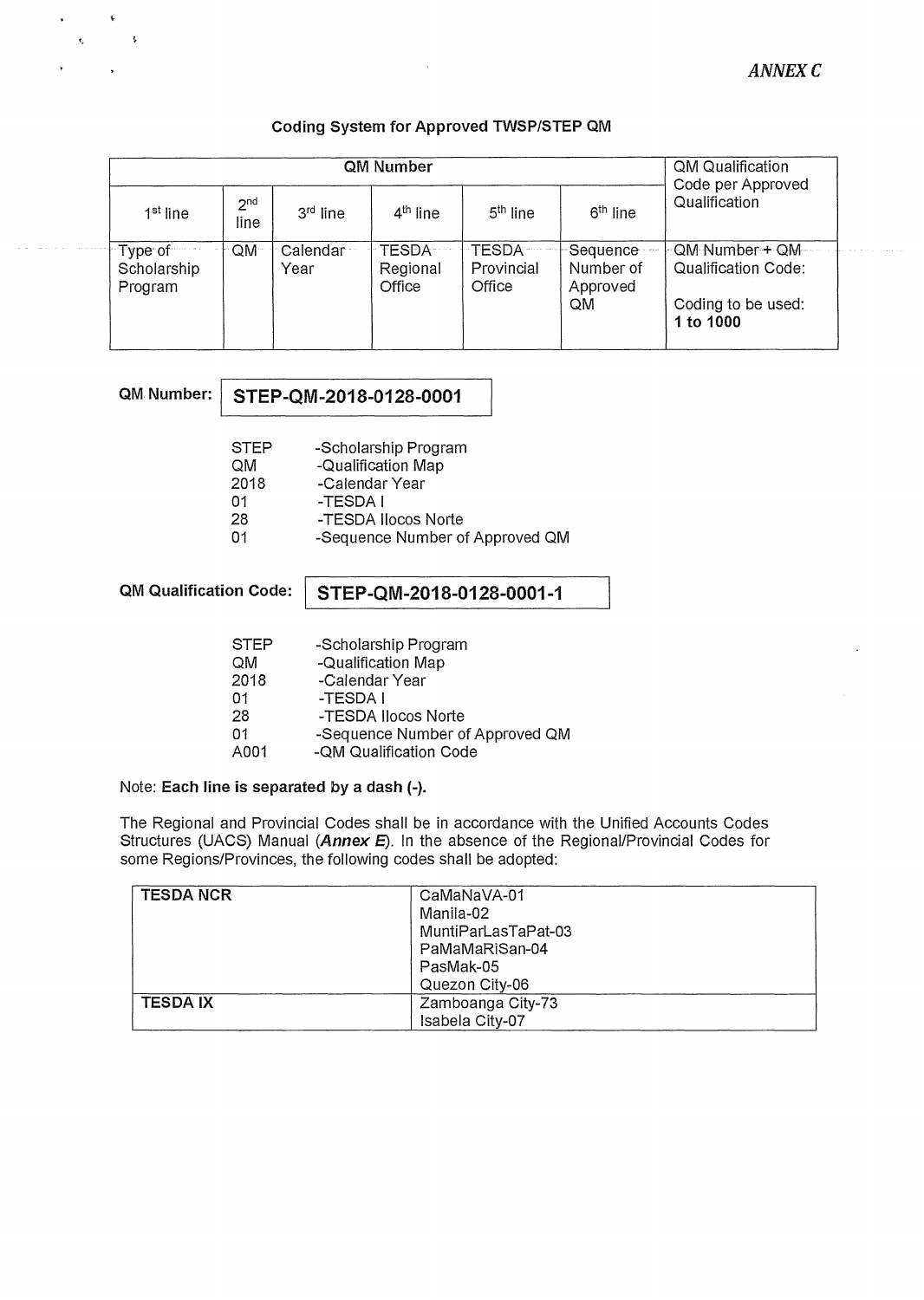## **ACKNOWLEDGEMENT RECEIPT (STEP Starter Toolkit)**

| I,                                                                                              | $\overline{\phantom{a}}$ , of |                         |  |
|-------------------------------------------------------------------------------------------------|-------------------------------|-------------------------|--|
| (name of trainee)                                                                               |                               | $\overline{(address)}$  |  |
| and a trainee of (school/training provider)                                                     | $\mathbf{m}$                  | (qualification/program) |  |
| which I attended on ________________________________hereby acknowledge receipt of the following |                               |                         |  |
|                                                                                                 |                               |                         |  |
|                                                                                                 |                               |                         |  |
| List                                                                                            | <b>Item</b>                   | Quantity                |  |
| 1.                                                                                              |                               |                         |  |
| 2.                                                                                              |                               |                         |  |
| 3.                                                                                              |                               |                         |  |
| 4.                                                                                              |                               |                         |  |
| 5.                                                                                              |                               |                         |  |
| 6.                                                                                              |                               |                         |  |
| 7.                                                                                              |                               |                         |  |
| 8.                                                                                              |                               |                         |  |
| 9.                                                                                              |                               |                         |  |
| 10.                                                                                             |                               |                         |  |

Signature Over Printed Name of Trainee Date of Receipt of Starter Toolkit

Contact Number/Email Address of Trainee

**Noted by:** 

 $\mathbf{A}$ 

 $\epsilon$ 

Signature Over Printed Name of Provincial Director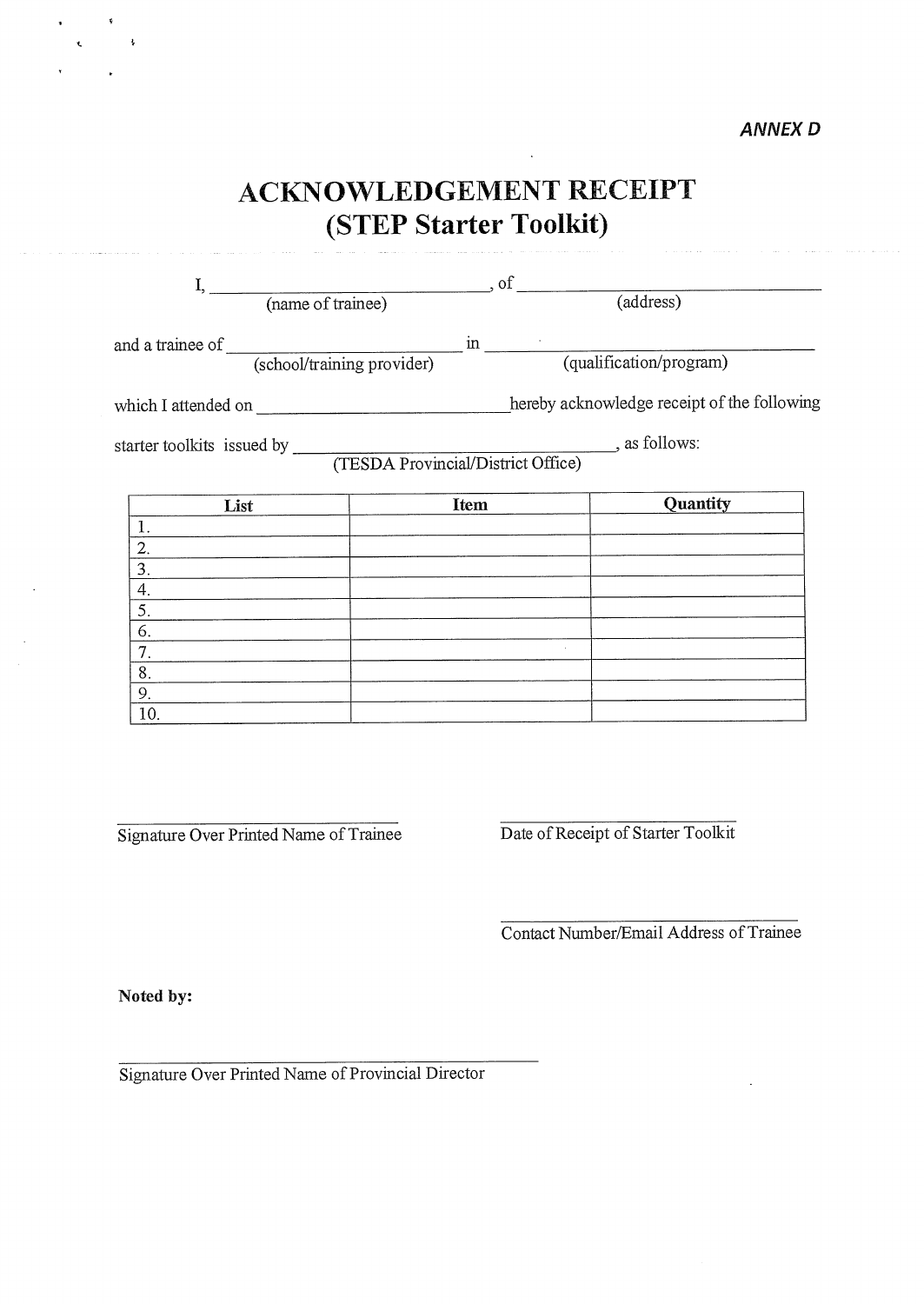| #              | <b>Region / Province</b>            | <b>UACS</b> | <b>Status</b> |  |
|----------------|-------------------------------------|-------------|---------------|--|
|                | <b>Region I - Ilocos</b>            |             |               |  |
| $\mathbf 1$    | <b>Ilocos Norte</b>                 | 01 28       | Active        |  |
| $\overline{2}$ | Ilocos Sur                          | 01 29       | Active        |  |
| 3              | La Union                            | 0133        | Active        |  |
| 4              | Pangasinan                          | 0155        | Active        |  |
|                | <b>Region II - Cagayan Valley</b>   |             |               |  |
| 5              | <b>Batanes</b>                      | 02 09       | Active        |  |
| 6              | Cagayan                             | 02 15       | Active        |  |
| $\overline{7}$ | <b>Isabela</b>                      | 02 31       | Active        |  |
| 8              | Nueva Vizcaya                       | 02 50       | Active        |  |
| 9              | Quirino                             | 02 57       | Active        |  |
|                | <b>Region III - Central Luzon</b>   |             |               |  |
| 10             | Bataan                              | 03 08       | Active        |  |
| 11             | Bulacan                             | 03 14       | Active        |  |
| 12             | Nueva Ecija                         | 03 49       | Active        |  |
| 13             | Pampanga                            | 03 54       | Active        |  |
| 14             | <b>Tarlac</b>                       | 03 69       | Active        |  |
| 15             | Zambales                            | 03 71       | Active        |  |
| 16             | Aurora                              | 03 77       | Active        |  |
|                | <b>Region IVA - CALABARZON</b>      |             |               |  |
| 17             | <b>Batangas</b>                     | 04 10       | Active        |  |
| 18             | Cavite                              | 04 21       | <b>Active</b> |  |
| 19             | Laguna                              | 04 34       | Active        |  |
| 20             | Quezon                              | 04 56       | Active        |  |
| 21             | Rizal                               | 04 58       | Active        |  |
|                | <b>Region V - Bicol</b>             |             |               |  |
| 22             | Albay                               | 05 05       | Active        |  |
| 23             | <b>Camarines Norte</b>              | 05 16       | Active        |  |
| 24             | <b>Camarines Sur</b>                | 05 17       | Active        |  |
| 25             | Catanduanes                         | 05 20       | Active        |  |
| 26             | Masbate                             | 05 41       | Active        |  |
| 27             | Sorsogon                            | 05 62       | Active        |  |
|                | <b>Region VI - Western Visayas</b>  |             |               |  |
| 28             | Aklan                               | 06 04       | Active        |  |
| 29             | Antique                             | 06 06       | Active        |  |
| 30             | Capiz                               | 06 19       | Active        |  |
| 31             | lloilo                              | 06 30       | Active        |  |
| 32             | Negros Occidental                   | 06 45       | Active        |  |
| 33             | Guimaras                            | 06 79       | Active        |  |
|                | <b>Region VII - Central Visayas</b> |             |               |  |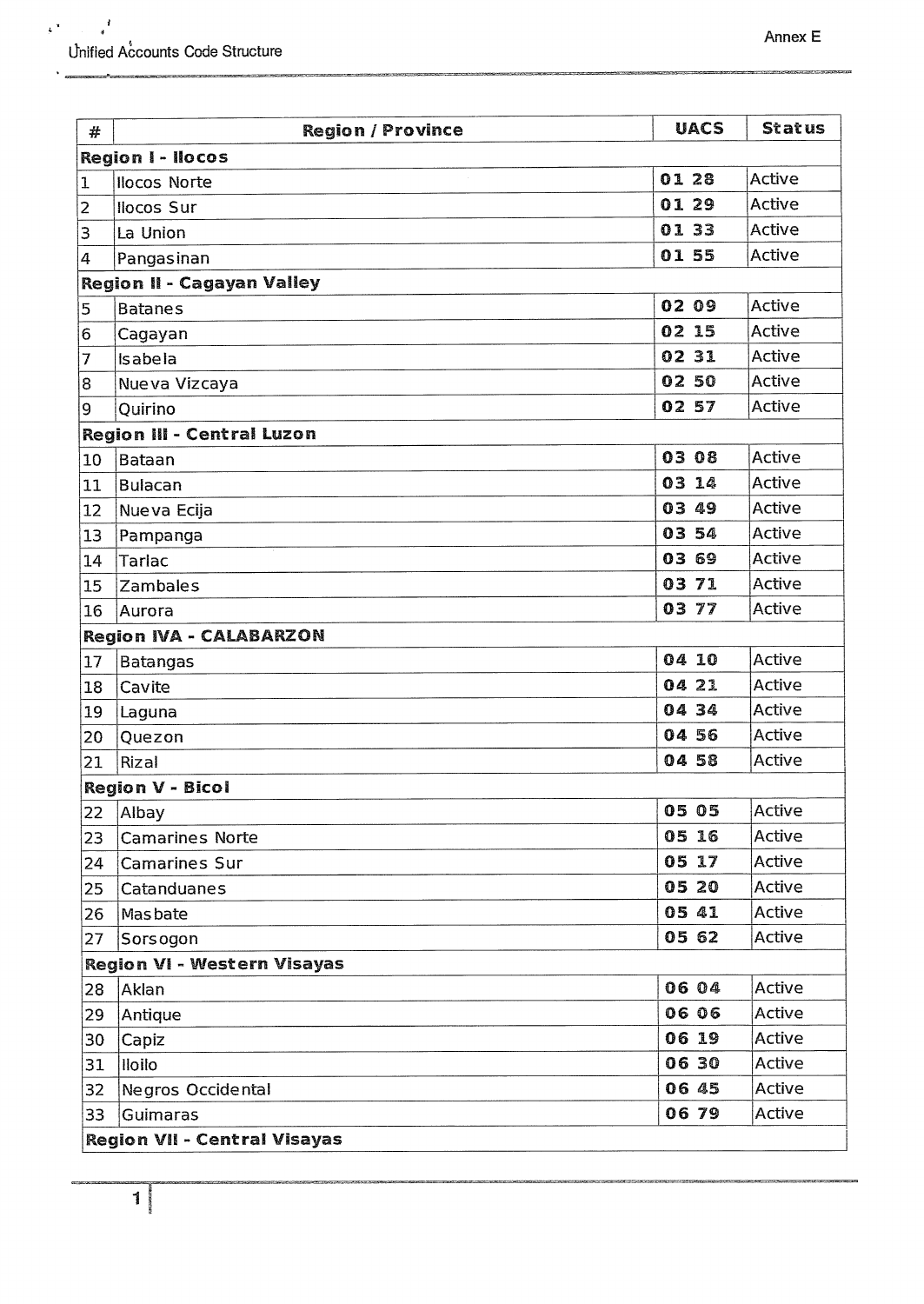$\pmb{\theta}$ 

| #                                    | <b>Region / Province</b>                             | <b>UACS</b> | <b>Status</b> |
|--------------------------------------|------------------------------------------------------|-------------|---------------|
| 34                                   | Bohol                                                | 07 12       | Active        |
| 35                                   | Cebu                                                 | 07 22       | Active        |
| 36                                   | Negros Oriental                                      | 07 46       | Active        |
| 37                                   | Siquijor                                             | 07 61       | Active        |
|                                      | <b>Region VIII - Eastern Visayas</b>                 |             |               |
| 38                                   | <b>Eastern Samar</b>                                 | 08 26       | Active        |
| 39                                   | Leyte                                                | 08 37       | Active        |
| 40                                   | Northern Samar                                       | 08 48       | Active        |
| 41                                   | Samar (Western Samar)                                | 08 60       | Active        |
| 42                                   | Southern Leyte                                       | 08 64       | Active        |
| 43                                   | <b>Biliran</b>                                       | 08 78       | Active        |
|                                      | Region IX - Zamboanga Peninsula                      |             |               |
| 44                                   | Zamboanga del Norte                                  | 09 72       | Active        |
| 45                                   | Zamboanga del Sur                                    | 0973        | Active        |
| 46                                   | Zamboanga Sibugay                                    | 0983        | Active        |
| 47                                   | City of Isabela (Not a Province)                     | 09 97       | Active        |
|                                      | <b>Region X - Northern Mindanao</b>                  |             |               |
| 48                                   | <b>Bukidnon</b>                                      | 10 13       | Active        |
| 49                                   | Camiguin                                             | 10 18       | Active        |
| 50                                   | Lanao del Norte                                      | 10 35       | Active        |
| 51                                   | Misamis Occidental                                   | 10<br>42    | Active        |
| 52                                   | Misamis Oriental                                     | 10 43       | Active        |
|                                      | <b>Region XI - Davao</b>                             |             |               |
| 53                                   | Davao del Norte                                      | 11 23       | Active        |
| 54                                   | Davao del Sur                                        | 11 24       | Active        |
| 55                                   | Davao Oriental                                       | 11 25       | Active        |
| 56                                   | Compostela Valley                                    | 11 82       | Active        |
| 57                                   | Davao Occidental                                     | 11 86       | Active        |
|                                      | <b>Region XII - SOCCSKSARGEN</b>                     |             |               |
| 58                                   | North Cotabato                                       | 12 47       | Active        |
| 59                                   | South Cotabato                                       | 12 63       | Active        |
| 60                                   | Sultan Kudarat                                       | 12 65       | Active        |
| 61                                   | Sarangani                                            | 12 80       | Active        |
| 62                                   | Cotabato City (Not a Province)                       | 12 98       | Active        |
| <b>National Capital Region (NCR)</b> |                                                      |             |               |
| 63                                   | NCR, City of Manila, First District (Not a Province) | 13 39       | Active        |
| 64                                   | NCR, Second District (Not a Province)                | 13 74       | Active        |
| 65                                   | NCR, Third District (Not a Province)                 | 13 75       | Active        |
| 66                                   | NCR, Fourth District (Not a Province)                | 13 76       | Active        |
|                                      | Cordillera Administrative Region (CAR)               |             |               |